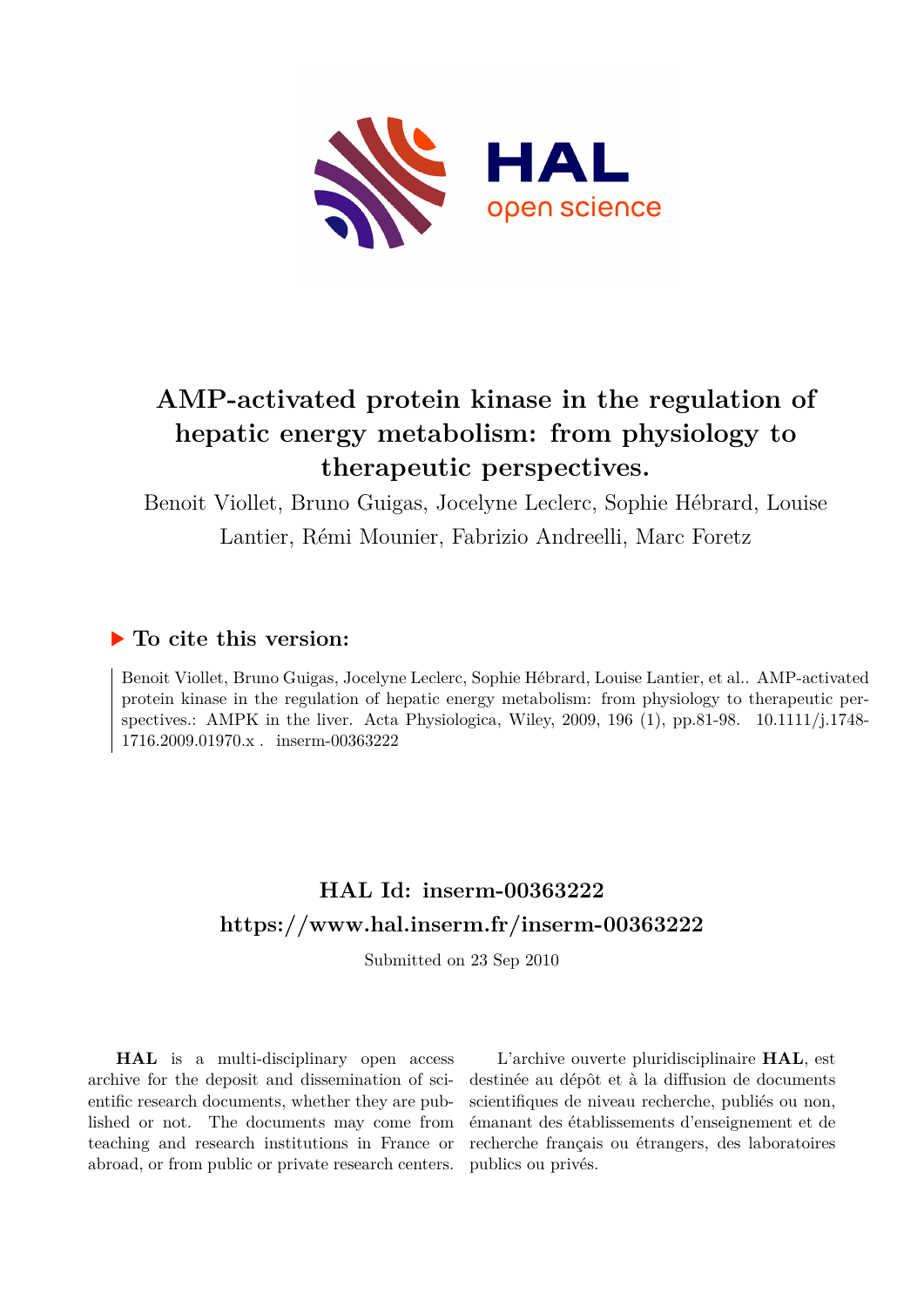## *AMP-activated protein kinase in the regulation of hepatic energy metabolism: from physiology to therapeutic perspectives*

**Benoit Viollet** 1 \* **, Bruno Guigas** 2 3 **, Jocelyne Leclerc** <sup>1</sup> **, Sophie H**é**brard** <sup>1</sup> **, Louise Lantier** <sup>1</sup> **, R**é**mi Mounier** <sup>1</sup> **, Fabrizio Andreelli** 1 4 5 **, Marc Foretz** <sup>1</sup>

*IC, Institut Cochin 1 CNRS : UMR8104 , INSERM : U567 , Universit*é *Paris Descartes , Direction,services Communs,plateformes B*â*timent MECHAIN 22 rue M*é*chain 75014 PARIS,FR*

*Division of cardiology 2 Univerist*é *catholique de Louvain , Bruxelles,BE*

<sup>3</sup> Department of Molecular Cell Biology Leiden University Medical Center (LUMC), Leiden,NL

*D terminants g n tiques du diab te de type 2 et de ses complications vasculaires 4* <sup>é</sup> <sup>é</sup> <sup>é</sup> <sup>è</sup> *INSERM : U695 , Universit*é *Paris-Diderot - Paris VII , Faculte de Medecine Xavier Bichat 16, Rue Henri Huchard 75018 PARIS,FR*

*Service de Diab tologie-Endocrinologie-Nutrition 5* <sup>é</sup> *AP-HP , H*ô*pital Bichat - Claude Bernard , Universit*é *Paris-Diderot - Paris VII , Paris,FR*

\* Correspondence should be adressed to: Benoit Viollet <benoit.viollet@inserm.fr >

### **Abstract**

**Because the liver is central in the maintenance of glucose homeostasis and energy storage, knowledge of the physiology as well as physiopathology of hepatic energy metabolism is a prerequisite to our understanding of whole body metabolism. Hepatic fuel metabolism changes considerably depending on physiological circumstances (fed vs fasted state). In consequence, hepatic carbohydrate, lipid and protein synthesis/utilization are tightly regulated according to needs. Fatty liver and hepatic insulin resistance (both frequently associated with the metabolic syndrome) or increased hepatic glucose production (as observed in type 2 diabetes) resulted of alterations in substrates oxidation/storage balance in the liver. Because AMPK is considered as a cellular energy sensor, it is important to gain understanding of the mechanism by which hepatic AMPK coordinates hepatic energy metabolism. AMPK has been implicated as a key regulator of physiological energy dynamics by limiting anabolic pathways (to prevent further ATP consumption) and by facilitating catabolic pathways (to increase ATP generation). Activation of hepatic AMPK leads to increased fatty acid oxidation and simultaneously inhibition of hepatic lipogenesis, cholesterol synthesis and glucose production. In addition to a short-term effect on specific enzymes, AMPK also modulates the transcription of genes involved in lipogenesis and mitochondrial biogenesis. The identification of AMPK targets in hepatic metabolism should be useful in developing treatments to reverse metabolic abnormalities of type 2 diabetes and the metabolic syndrome.**

**MESH Keywords** AMP-Activated Protein Kinases ; chemistry ; genetics ; metabolism ; Aminoimidazole Carboxamide ; analogs & derivatives ; metabolism ; Animals ; Dyslipidemias ; drug therapy ; metabolism ; physiopathology ; Energy Metabolism ; physiology ; Fatty Liver ; drug therapy ; metabolism ; physiopathology ; Gluconeogenesis ; physiology ; Glucose ; metabolism ; Homeostasis ; Humans ; Hypoglycemic Agents ; metabolism ; Lipid Metabolism ; Liver ; cytology ; enzymology ; Liver Cirrhosis ; drug therapy ; metabolism ; physiopathology ; Mitochondria ; metabolism ; Protein Conformation ; Protein Subunits ; chemistry ; genetics ; metabolism ; Ribonucleotides ; metabolism

**Author Keywords** MP-activated protein kinase ; energy metabolism ; hepatic glucose production ; fatty liver ; liver ; therapeutic ; type 2 diabetes

## **Introduction**

The ability to store nutrients is vital to survival for all organisms in periods of acute or prolonged shortage of nutrient supply. In mammals, the liver is a major organ responsible for maintaining both short-term and long-term whole-body energy needs by its capacity to induce a number of changes in terms of stored and released energy in the body under widely changing physiological conditions. Alterations in energy intake induce a number of metabolic and hormonal changes in the body. The liver functions as a mediator between dietary, as well as endogenous, sources of energy and the extrahepatic organs that continuously need energy, primarily the brain. Metabolically, the liver is the most versatile organ of the whole body with a metabolism cycling daily between the fed and fasted states. In the fed (anabolic) state, digestion yields simple sugars that are converted to pyruvate (via glycolysis), which is either oxidized to provide energy or channelled into pathways for synthesis of fatty acids (via lipogenesis) for storage. Excess glucose is also stored as glycogen (the total hepatic glucose store is only sufficient for a few hours use), providing a short-term source of carbohydrates for emergency use. The coordinated regulation of these processes allows for efficient utilization of dietary carbohydrate. Hepatic fuel metabolism changes considerably under the different nutritional situations. In the fasted (catabolic) state, the liver becomes a glucose producer (breakdown of stored hepatic glycogen and synthesis of glucose from lactate, amino acids, glycerol, and pyruvate), lipogenesis is slowed down, and fatty acid oxidation and ketogenesis are activated to supply energy and metabolic fuels for extrahepatic organs. Because the liver is the metabolic factory of the body, alterations in liver function clearly affect whole-body metabolism and energy homeostasis and underlie the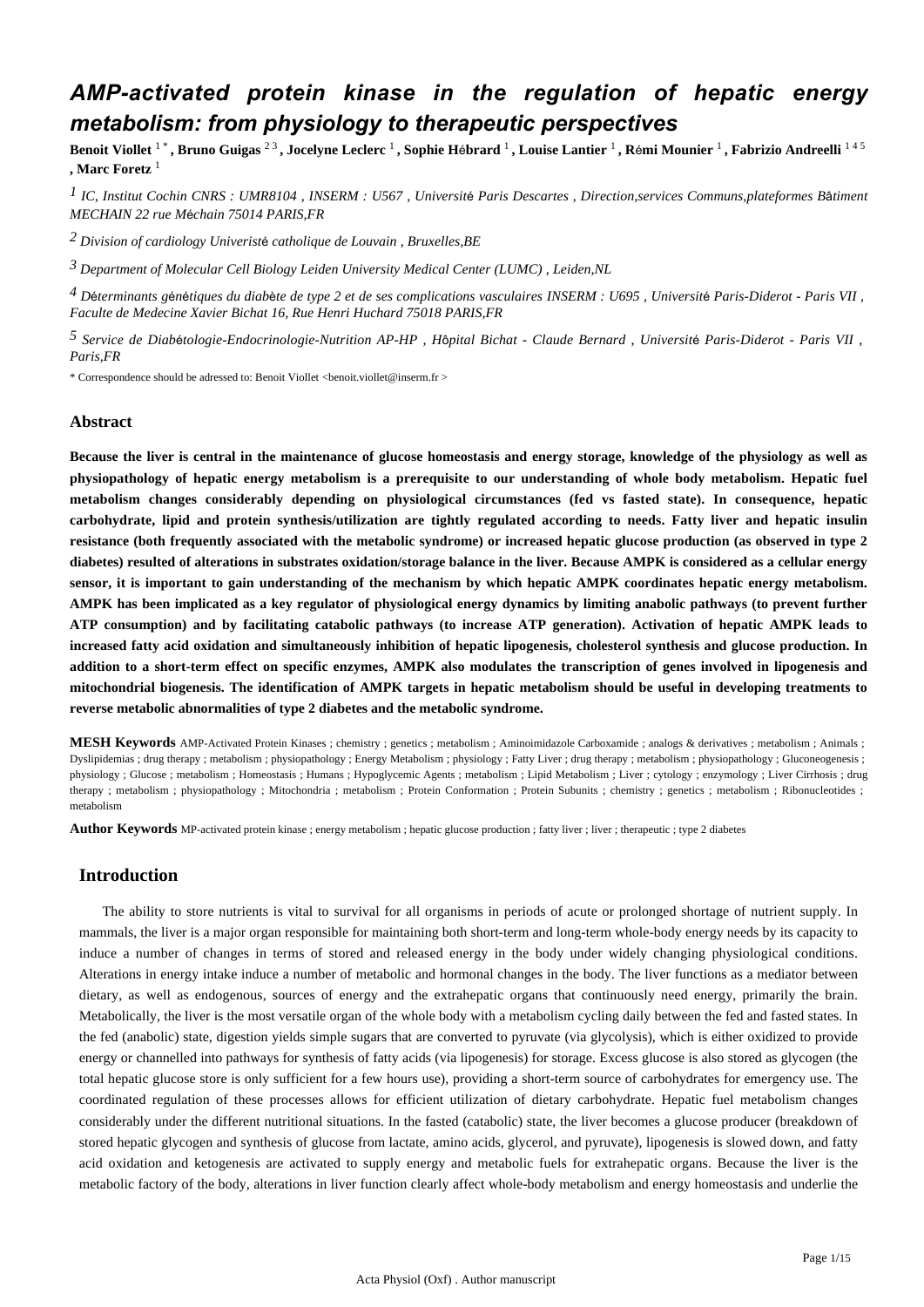development of metabolic diseases, including type 2 diabetes and the metabolic syndrome. Hence, understanding the mechanisms regulating hepatic energy metabolism is a prerequisite for developing new pharmacological strategies aimed at treating these metabolic diseases.

Over the last few years, a growing body of evidence indicates that AMP-activated protein kinase (AMPK), a serine threonine kinase comprising a catalytic α subunit and regulatory β and γ subunits, represents a point of convergence of regulatory signals monitoring systemic and cellular energy status. AMPK functions as a fuel sensor in most tissues and organs, including liver, skeletal muscle, heart, hypothalamus and adipose tissue, where it inhibits anabolic pathways and stimulates catabolic pathways in response to limited energy availability, thus simultaneously sparing limited energy resources and acquiring extra energy. AMPK acts first by directly affecting enzymes activities, involved in carbohydrate, lipid and protein biosynthesis, and second by longer-term transcriptional control of key players of these metabolic pathways. AMPK emerges as a major regulator of glucose and lipid metabolism and represents an attractive target for therapeutic intervention in the treatment of hepatic disorders. Important progress has recently been made in the comprehension of the pathophysiological role of AMPK in hepatic energy metabolism and this review provides a general overview of AMPK regulation, its activators and its functions in the liver.

## **Structure and regulation of AMPK in the liver**

AMPK exists as a heterotrimeric complex consisting of a catalytic subunit  $\alpha$  and two regulatory subunits β and γ involved in heterotrimer formation and ligand sensing. The conventional serine/threonine kinase activity of AMPK is supported by the α subunit which is characterized by the presence of a threonine residue within the activation loop of the kinase domain. The C-terminal region of α subunit is required for the association with the regulatory β and γ subunits. The β subunit contains a C-terminal region acting as scaffold binding α and γ subunits and a central region that allowed AMPK complex to bind glycogen but this has been recently disputed in the liver (Parker et al., 2007 ). The γ subunit contains four tandem repeats known as cystathionine β-synthase (CBS) motifs which bind AMP or ATP molecules in a competitive manner. Recent structural studies revealed that two sites on the γ subunit bind either AMP or Mg.ATP, a third site contains a tightly bound AMP that does not exchange (Xiao et al., 2007). Isoforms of all three subunits encoding by different genes (α 1, α2, β1, β2, γ1, γ2, γ3) have been identified in mammals that allow for the generation of 12 different heterotrimeric combinations. These heterotrimeric AMPK complexes show relative tissue specificity. AMPKα1 and α2-containing complexes account each for about half of total AMPK activity in rodent liver (Cheung et al., 2000 ) but AMPKα1-containing complexes are predominant in human hepatocytes (B. Guigas, unpublished results). Expression of the β1 and γ1 regulatory subunits predominates in rodent liver (Cheung et al., 2000 ). To the best of our knowledge, no selective association between catalytic α1 and α2 and regulatory β and γ subunits or differences in the activity of the various hepatic AMPK complexes combination have been reported. Nevertheless, it should be noted that AMPK complexes distribution can be regulated intracellularly with AMPKα2-containing complexes present in both nucleus and cytoplasm raising the possibility of direct regulation of gene transcription (Salt et al., 1998 ) and with AMPKα1-containing complexes localized in the cytoplasm but also at the plasma membrane (Evans et al., 2005 , Hallows et al., 2003 ). Changes in the subcellular localization of AMPKα2 in response to specific stimuli appear to be conserved from yeast to mammals via a mechanism involving the interaction with the regulatory β subunits (Suzuki et al., 2007 , Vincent et al., 2001 ). In mammalian muscle cells, AMPKα2 bound to the β2 subunit translocates to the nucleus in a manner dependent on a nuclear localization signal that is present in AMPKα2 but not in AMPKα1 subunit. AMPKα2 bound to the β1 subunit is anchored into the cytoplasm at the outer mitochondrial membrane through the myristoylation of β1 subunit. These data suggest that activation of AMPK complexes may elicit distinct metabolic effects in tissues and cells depending on the expression of the different α- and β-subunit isoforms and illustrate the complexity of the molecular mechanisms by which energy metabolism can be regulated by AMPK.

Regulation of AMPK activity involves both direct allosteric activation and reversible phosphorylation. Activation of AMPK requires phosphorylation on Thr-172 within the catalytic subunit and three upstream kinases have been identified corresponding to the tumor suppressor LKB1 kinase, CaMKKβ (Cα2+/calmodulin-dependent protein kinase kinase β) and possibly TAK1 (TGFβ-activated kinase-1, a member of the mitogen-activated protein kinase kinase family). LKB1 is mainly involved in Thr-172 phosphorylation following change in AMP:ATP ratio (Hawley et al., 2003 , Shaw et al., 2004 , Woods et al., 2003 ). It has become evident in the last years that LKB1 plays a crucial role in activating AMPK to control glucose and lipid metabolism in the liver (Shaw et al., 2005 , Imai et al., 2006 ). It has been suggested that LKB1 may be constitutively active (Lizcano et al., 2004 , Sakamoto et al., 2004 ) but recent studies indicates that cytosolic localization and activity of LKB1 can be governed by LKB1 acetylation status in the liver (Lan et al., 2008 ). CaMKKβ is viewed as an alternate upstream kinase that could also phosphorylate Thr-172 and activate AMPK in intact cells by an AMP-independent manner in response to increased intracellular  $Ca^{2+}$  concentrations (Hawley et al., 2005, Hurley et al., 2005, Woods et al., 2005). However, CaMKK  $β$  is highly expressed in neural tissue and the role for Ca<sup>2+</sup> -mediated AMPK activation in the liver remains to be investigated. The third potential upstream kinase is TAK1, which activates the S. cerevisiae homologue of AMPK, the SNF1 complex, when expressed in the yeast (Momcilovic et al., 2006 ), and could also phosphorylate Thr-172 and activate AMPK in mouse embryonic fibroblasts (Xie et al., 2006 ) but its role as an upstream kinase remains controversial (Goransson et al., 2007 ). In addition to phosphorylation, AMPK is allosterically activated by AMP which binds to the regulatory γ subunit. Binding of AMP to AMPK induces a conformational change in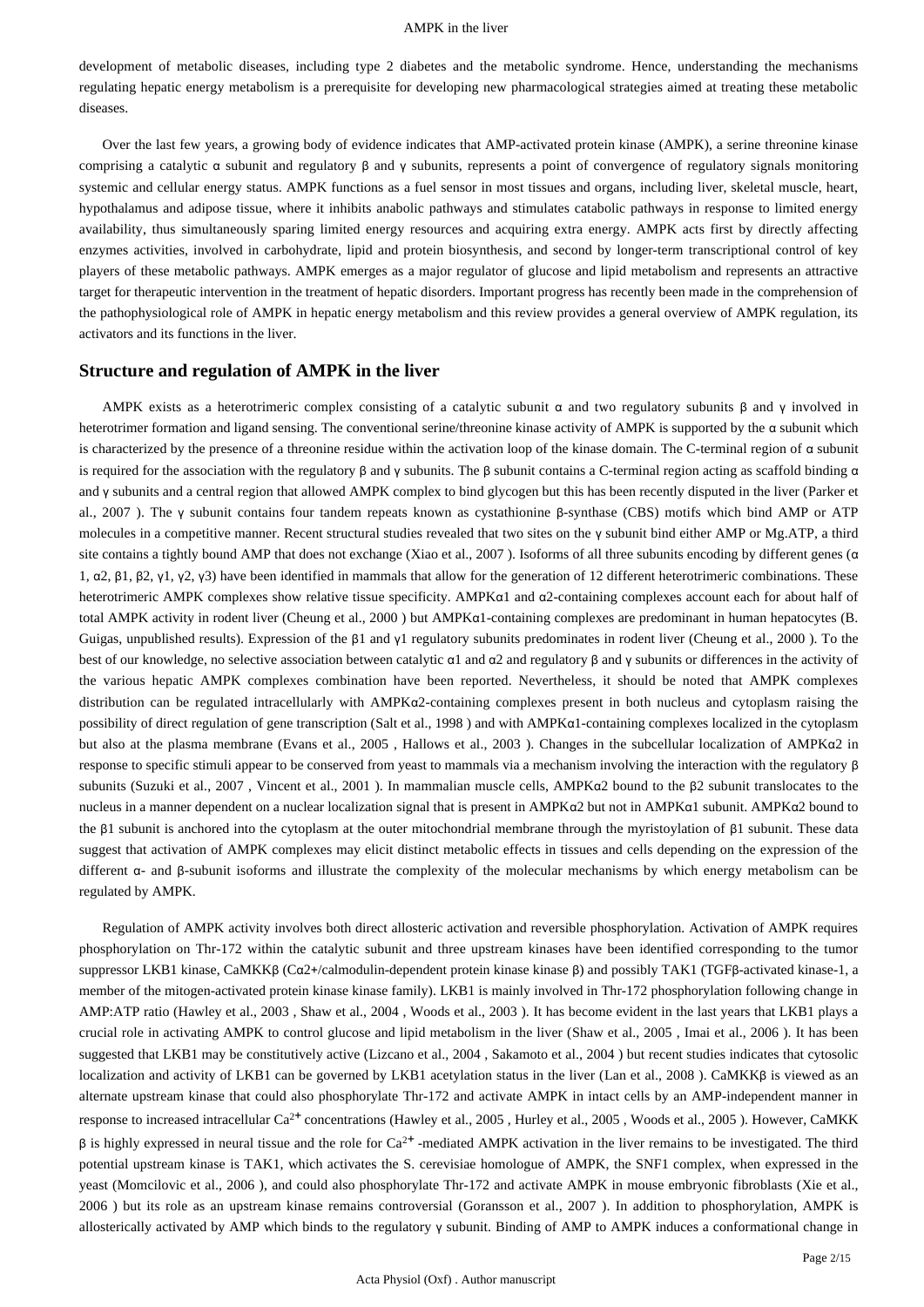the kinase domain that protects AMPK from dephosphorylation of Thr-172 (Riek et al., 2008 ), probably catalysed by a form of protein phosphatase-2C (Sanders et al., 2007 ). The combination of the allosteric and phosphorylation effects causes >1000-fold increase in kinase activity (Suter et al., 2006 ) allowing to respond to small changes in cellular energy status in a highly sensitive manner.

## **Activators of AMPK in the liver**

AMPK is activated in response to a variety of metabolic stresses that typically, but not exclusively, change the cellular AMP:ATP ratio, either by increasing ATP consumption (activation of biosynthetic pathways) or reducing ATP production following hypoxia, glucose deprivation and inhibition of mitochondrial oxidative phosphorylation with metabolic poisons (arsenite, oligomycin, dinitrophenol, azide and antimycin A) (Towler and Hardie, 2007 ). AMPK plays a central role in the metabolic adaptation to acute and chronic nutritional stresses. For instance, AMPK is activated in the liver by the metabolic challenges imposed by either a 24-h fast (Munday et al., 1991 , Witters et al., 1994 ) and dietary energy restriction (Jiang et al., 2008 ). However, in other studies, fasting and caloric restriction did not activate liver AMPK (Gonzalez et al., 2004 , To et al., 2007 ). Interestingly, it has been noted that the metabolic demands during muscular work results in a decrease in energy status of the liver (Camacho et al., 2006 ). Indeed, increased AMPK activation has been demonstrated following short-term exercise in rat liver (Carlson and Winder, 1999 , Park et al., 2002 ). Long-term exercise also induced significant increase in AMPK phosphorylation as well as AMPKα1-and α2-subunit mRNA levels in the liver, suggesting a role for hepatic AMPK in long-term exercise-induced hepatic adaptations (Takekoshi et al., 2006 ).

In the liver, the transition from the fasted to the fed state is also associated with physiological changes in energy dynamics. The reversal of the metabolic response to starvation includes alterations in enzyme phosphorylation states and changes in the concentration of key regulatory molecules. It has been reported that AMPK coordinates the changes in the activity and/or expression of a number of enzymes of lipid metabolism during refeeding (Munday et al., 1991 , Gonzalez et al., 2004 , Assifi et al., 2005 , Dentin et al., 2005 ). Refeeding causes a 40% decrease in the activity of AMPKα1 within 1 h, with additional decrease in both AMPKα1 and AMPKα2 activities occurring between 1 and 24 h (Assifi et al., 2005 ). It is noteworthy that LKB1 activity could also be modulated during the starvation-refeeding transition in association with its acetylation and intracellular localization (Lan et al., 2008 ). The modification of AMPK activity during the starved-fed transition is compatible with earlier studies that linked these changes to increase in plasma insulin [ reported to decrease AMPK activity in isolated hepatocytes (Witters and Kemp, 1992 )], and decrease in glucagon [showed to activate hepatic AMPK (Sim and Hardie, 1988)], possibly by a protein kinase A-induced phosphorylation and activation of LKB1 (Kimball et al., 2004 ). In addition, changes in circulating levels of various hormones and adipokines during refeeding, may directly affect AMPK activity in the hepatocytes and could also contribute to the fasted-to-fed transition from catabolism to anabolism in the liver. It has been reported that hepatic AMPK can be regulated by ghrelin (Barazzoni et al., 2005 , Kola et al., 2005 ), endocannabinoids (Kola et al., 2005 ), glucocorticoids (Christ-Crain et al., 2008 ), resistin (Banerjee et al., 2004 ) and adiponectin (Yamauchi et al., 2002 ) (Table 1 ).

As well as responding to metabolic stresses, hepatic AMPK activity is modulated by various pharmacological and natural drugs including [AICAR] (5-aminoimidazole-4-carboxamide-1-β-D-ribofuranoside) (Corton et al., 1995 ), compound A-769662 (Cool et al., 2006 ), polyphenols (Zang et al., 2006 ) and two major classes of existing antidiabetic drugs biguanides (metformin and phenformin) ( Zhou et al., 2001 ) and thiazolidinediones (TZDs) (Saha et al., 2004 ).

AICAR is a cell-permeable nucleoside which could be metabolically converted to 5-aminoimidazole-4-carboxamide ribotide (AICA ribotide or ZMP) by adenosine kinase. ZMP shares some structural similarities with 5′-AMP and can mimic all of the allosteric effects of 5 ′-AMP on the AMPK system (Corton et al., 1995 ). During the last decade, AICAR has been extensively used both in vitro and in vivo to activate hepatic AMPK (Viollet et al., 2006 ) because it was generally assumed that activation of AMPK by AICAR does not affect cellular levels of AMP, ADP or ATP (Corton et al., 1995 ). However, this view has been recently challenged, showing that treatment of hepatocytes with AICAR concentrations above 200 μM depleted intracellular ATP levels (Guigas et al., 2006 , Mukhtar et al., 2008 ). Importantly, AMPK-independent effects of AICAR in the control of hepatic glucose uptake (Guigas et al., 2006 ), phosphatidylcholine synthesis (Jacobs et al., 2007 ) and autophagic proteolysis (Meley et al., 2006 ) probably associated with its effect on ATP depletion where also recently reported. Detrimental effect of AICAR is likely to be due to an AMPK-independent inhibition of mitochondrial oxidative phosphorylation induced by a concomitant effect of ZMP on the mitochondrial respiratory chain complex 1 and a drop of adenine nucleotides and inorganic phosphate following its phosphorylation (Guigas et al., 2007 ). Furthermore, we established that ZTP accumulation induced uncoupling of mitochondrial oxidative phosphorylation, an effect that could worsen the change in cellular energetic by decreasing the yield of ATP synthesis (Guigas et al., 2007 ). In addition, it should be noted another important caveat in the use of AICAR because ZMP accumulation does affect certain other AMP-regulated enzymes such as glucokinase and fructose 1,6-bisphosphatase causing inhibition of glycolysis and gluconeogenesis in hepatocytes (Vincent et al., 1992 , Vincent et al., 1991 ). Therefore, like all pharmacological approaches, results of experiments using AICAR must be interpreted with caution and it remains to be clearly determined whether all AICAR effects described are mediated by AMPK. In addition, it has been demonstrated that uptake of AICAR into cells, mediated by the adenosine transport system, is blocked by a number of protein kinase inhibitors, thus preventing ZMP accumulation and subsequent AMPK activation (Fryer et al., 2002 , Guigas, unpublished results ).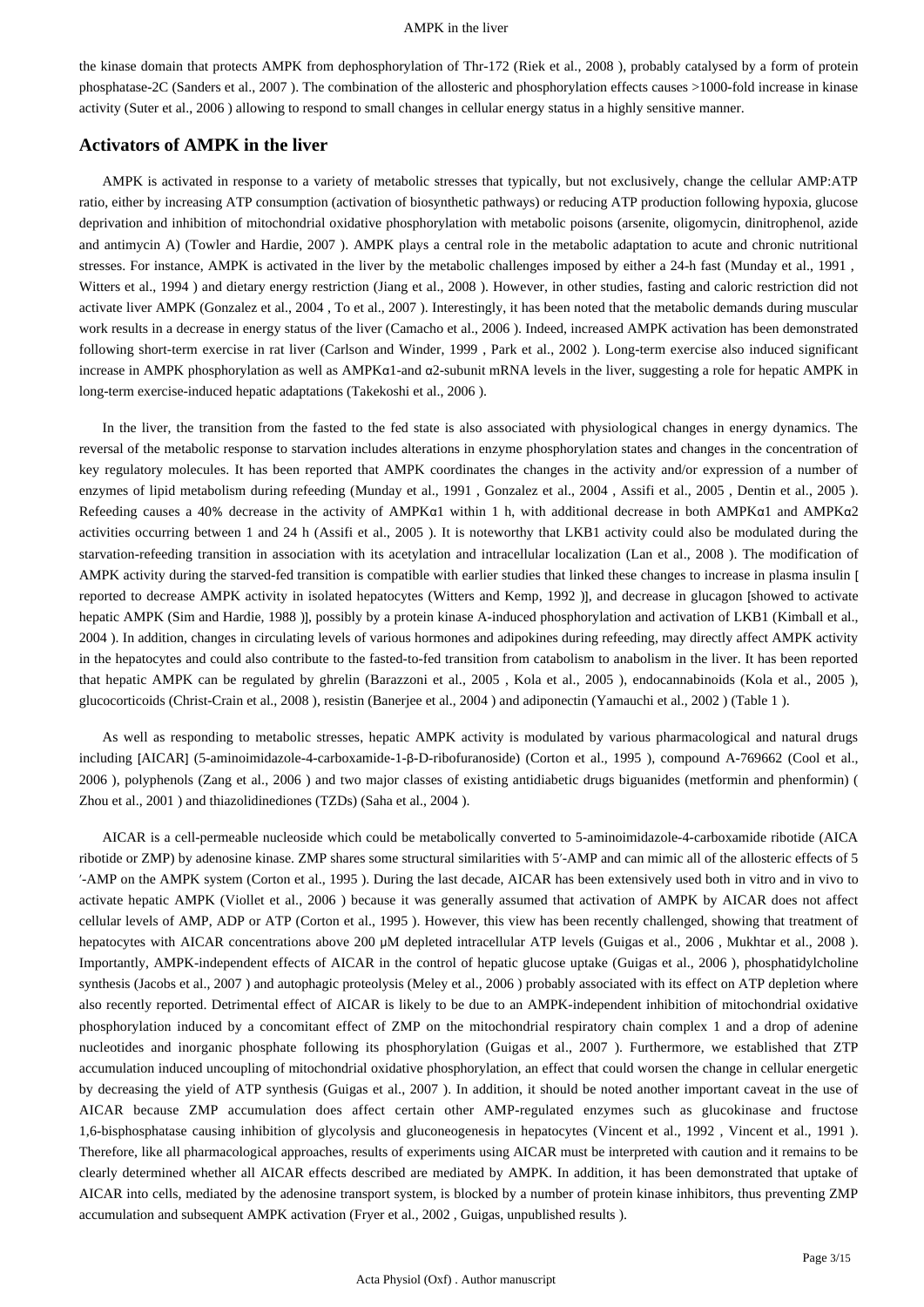Recently, a new class of AMPK activators have been identified after the screening of a chemical library using partially purified AMPK from rat liver. The non nucleoside thienopyridone A-592017 emerged from the initial screen, and after optimization the more potent one, A-769662, was developed. Specificity of this new compound has been tested on a panel of 76 protein kinases and the majority of kinases were not significantly affected at 10 μM (Goransson et al., 2007 ) suggesting that A-769662 is a new specific activator of AMPK. Unlike other AMPK activators, A-769662 directly activates native AMPK complex purified from rat liver in cell-free essays by mimicking both effects of AMP on allosteric activation and inhibition of dephosphorylation of AMPK complex (Goransson et al., 2007 , Sanders et al., 2007 ). However, A-769662 and AMP binding sites on AMPK complex are unlikely to be identical. Firstly, in the presence of saturating AMP concentration, A-769662 stimulated further AMPK activity (Cool et al., 2006 , Goransson et al., 2007 ). Second, A-769662 allosterically activates AMPK complexes harboring a mutation in the γ1 subunit that abolishes allosteric activation by AMP (Sanders et al., 2007 ). Interestingly, an AMPK complex lacking the glycogen binding domain of the β subunit or containing a mutation of Ser-108 to alanine (an autophosphorylation site within the glycogen binding domain of the β1 subunit) completely abolished the allosteric effect of A-769662, while only partially reducing AMP activation (Sanders et al., 2007 ). It has been reported that AMPK activation by A-769662 was independent of the upstream kinase utilized (Goransson et al., 2007 , Sanders et al., 2007 ). Importantly, neither change in adenine nucleotide levels (Cool et al., 2006 ) nor alterations in mitochondrial oxidative phosphorylation (Guigas et al., 2008 ) following treatment with A-769662 have been detected in hepatocytes. Addition of A-769662 to primary mouse hepatocytes stimulates AMPK activity and phosphorylation of its known downstream targets but was completely abolished in hepatocytes lacking AMPKα1 and α2 catalytic subunits (Goransson et al., 2007 ). Short-term in vivo treatment with this compound recapitulates many of the effects expected for an hepatic activation of AMPK (Foretz et al., 2005 ) as it is mainly targeted to the liver (Cool et al., 2006 ).

Polyphenols, including resveratrol and epigallocatechin-3-gallate (EGCG), have been recently identified as potent activators for AMPK in vitro and in vivo (Baur et al., 2006 , Collins et al., 2007 , Zang et al., 2006 ). Some of the beneficial metabolic actions of polyphenols are mediated by their ability to activate sirtuin 1 (SIRT1), a mammalian ortholog of Sir2 (silent information regulator 2), an NAD-dependent deacetylase that acts as a master metabolic sensor of NAD+ and modulates cellular metabolism and life span (Baur et al., 2006 ). It has been demonstrated that SIRT1 activation by resveratrol functions as an upstream regulator in the LKB1/AMPK signaling axis (Hou et al., 2008 ). The ability of resveratrol to stimulate AMPK was mimicked by overexpression of SIRT1 and abolished by knockdown or pharmacological inhibition of SIRT1. Furthermore, AMPK activation by resveratrol-activated SIRT1 is mediated by the upstream kinase, LKB1, but not CaMKKβ. The mechanism by which SIRT1 activation by polyphenols leads to LKB1-dependent AMPK activation relies on the direct deacetylation of LKB1 by SIRT1 (Lan et al., 2008 ). Indeed, activation of SIRT1 deacetylates LKB1, which in turn increases its cytoplasmic localization, its association with the LKB1 activator STRAD and its ability to activate AMPK. Nevertheless, it should be noted that AMPK activation by polyphenols may involve distinct regulators. It has been shown that the EGCG-induced increase in AMPK phosphorylation is mediated by CaMKK activation through production of ROS (Collins et al., 2007 ). Furthermore, the SIRT1 regulation of LKB1/AMPK signaling appears to be tissue-specific as resveratrol-stimulated AMPK activation in neurons was independent of SIRT1 (Dasgupta and Milbrandt, 2007 ).

The molecular pathway of AMPK activation by the antidiabetic drug metformin has been unclear (Zhou et al., 2001 ) but the direct inhibition of the respiratory chain complex 1 by the biguanide constitutes the more convincing molecular mechanism, thus, leading to reduced cellular ATP and increased AMP (El-Mir et al., 2000 , Brunmair et al., 2004 , Owen et al., 2000 ). This is supported by the fact that metformin treatment in primary hepatocytes resulted in a decrease in ATP content (Guigas et al., 2006 ). It should be noted that metformin could also exert AMPK-independent effects in the liver, probably due to its effect on cellular ATP levels (Guigas et al., 2006 ). It has been reported that TZDs acutely activate AMPK by a mechanism independent of PPAR<sub>Y</sub>-regulated gene transcription, which appears to be associated with change in cellular energy state and could potentially increase AMPK activity (Brunmair et al., 2004 , Saha et al., 2004 ).

## **Regulation of hepatic lipid metabolism**

AMPK phosphorylates and inactivates a number of metabolic enzymes involved in lipid metabolism in order to maintain liver energy status. AMPK coordinates the changes in the hepatic lipid metabolism and, so, regulates the partitioning of fatty acids between oxidative and biosynthetic pathways. 3-hydroxy-3-methylglutaryl-coenzyme A reductase (HMG-CoA reductase) and acetyl CoA carboxylase (ACC), key enzymes in cholesterol and fatty acid synthesis respectively, were the first enzymes shown to be phosphorylated and inactivated by AMPK (Corton et al., 1994 , Henin et al., 1995 ). Although the action of AMPK is achieved by rapid and direct phosphorylation of these enzymes, long-term effects have also been clearly demonstrated on gene expression. AMPK activation by AICAR or by the use of adenovirus-mediated overexpression of a constitutively active form of the α2 catalytic subunit (AMPKα2-CA) inhibits glycolytic and lipogenic gene expression (Foretz et al., 2005 , Leclerc et al., 2001 , Woods et al., 2000 , Foretz et al., 1998 , Leclerc et al., 1998 ), preserving glucose for ATP-producing pathways rather than for lipid synthesis. Of note, AMPK activation reduces expression of sterol regulatory element-binding protein-1c (SREBP1c) (Zhou et al., 2001 , Foretz et al., 2005 ) and carbohydrate response element–binding protein (ChREBP) (Foretz et al., 2005 , Kawaguchi et al., 2002 ), transcription factors playing a key role in the transcriptional regulation of lipogenic and glycolytic genes by insulin and glucose, respectively. In addition, it has been also reported that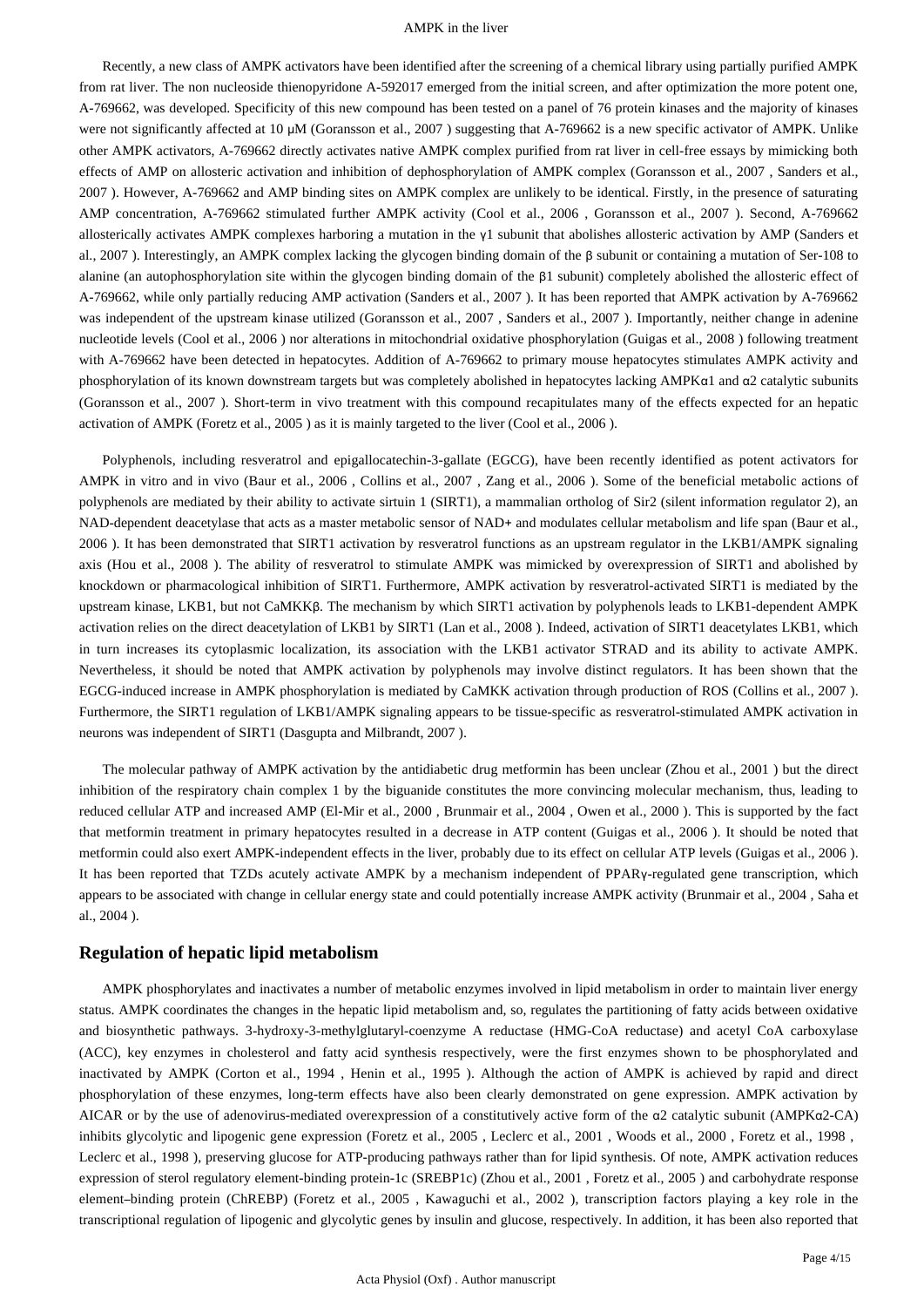AMPK directly phosphorylates ChREBP and modulates its DNA binding activity (Kawaguchi et al., 2002 ). Polyunsaturated fatty acids (PUFAs) are known to repress glycolytic and lipogenic gene expression and raised the question about a role of AMPK in mediating the effect of PUFAs on gene transcription. To address this point, we investigated the effect of PUFAs in mice lacking AMPKα1/α2 catalytic subunits in the liver (AMPK $\alpha$ 1 $\alpha$ 2<sub>1s</sub> −/−). In the absence of hepatic AMPK, PUFAs continue to inhibit glycolytic and lipogenic gene expression indicating the existence of AMPK-independent mechanism(s) (Viollet et al., 2006 ).

In the cholesterol synthesis pathway, AMPK blocks the conversion of HMG-CoA to mevalonate. One could expect detrimental effect on cholesterol homeostasis when AMPK activity is altered. In total and liver-specific AMPKα2 KO mice, plasma levels for total and HDL cholesterol are not statistically different compared to controls but have a tendency to be higher (Andreelli et al., 2006 , Viollet et al., 2003 ). This suggested that remaining α1 subunit activity in AMPKα2 KO mice is sufficient to control hepatic cholesterol synthesis and that HMG-CoA reductase is a target for both catalytic isoforms of AMPK.

ACC is an important rate-controlling enzyme for the synthesis of malonyl-CoA, which is both a critical precursor for biosynthesis of fatty acids and a potent inhibitor of mitochondrial fatty acid oxidation via the allosteric regulation of carnitine palmitoyltransferase-1 (CPT-1) which catalyzes the entry of long-chain fatty acyl-CoA into mitochondria. Inhibition of ACC by AMPK leads to a fall in malonyl-CoA content and a subsequent decrease in fatty acid synthesis concomitantly with an increase in β-oxidation (Brusq et al., 2006 , Velasco et al., 1997 ). Exposure of hepatocytes to AICAR also produces a strong stimulation of long-chain fatty acid oxidation as a result of an increase in the rate of ketogenesis and an inhibition of triacylglycerol synthesis via phosphorylation of sn-glycerol-3-phosphate acyltransferase (GPAT) (Muoio et al., 1999 ). In addition, overexpression of AMPKα2-CA in the liver increases plasma ketone bodies levels, a surrogate marker for hepatic β-oxidation (Foretz et al., 2005 ). Interestingly, AMPK-induced ACC phosphorylation is impaired in hepatocytes deleted of both catalytic subunit, contributing to increase intracellular malonyl CoA levels and triglyceride (TG) accumulation in the liver (B. Viollet, M. Foretz, unpublished results). Thus, these results indicate that AMPK regulates cellular lipid metabolism in large part through stimulation of fatty acid oxidation. However, recent studies showed that AMPK also stimulates a previously unrecognized pathway that involves constitutive exocytosis of lipoproteins (Puljak et al., 2008 ). This alternative pathway appears to be quantitatively important for intracellular lipid homeostasis and may function in parallel with fatty acid oxidation to regulate intracellular lipid content.

### **Regulation of hepatic mitochondrial biogenesis and function**

As reported recently, AMPK has been also involved in the control of mitochondrial biogenesis in the liver, a role already evidenced in skeletal muscles (Reznick and Shulman, 2006 ). First evidences were brought by treatment with resveratrol, a polyphenol constituent of red wine, which increases mitochondrial number in liver in association with AMPK activation (Baur et al., 2006). Second, AMPKα1α2<sub>LS</sub> −/− mice have reduced mitochondrial biogenesis as suggested by decreased transcript and protein expression of key mitochondrial constituents such as peroxisome proliferator-activated receptor-γ coactivator-1 α (PGC-1α), cytochrome c oxidase I (COX I), COX IV and cytochrome c genes (Guigas et al., 2007 ) (Figure 1 ). Interestingly, both mitochondrial respiration and basal level of ATP were also significantly lower in hepatocytes isolated from AMPK $\alpha$ 1 $\alpha$ <sub>1s</sub> −/− mice compared with control mice (Guigas et al., 2006). This result emphasizes the importance of AMPK in the regulation of cellular energy homeostasis via the control of adaptive mitochondrial function. Thus, diminished AMPK activity may be an important contributing factor in the reduced mitochondrial function and dysregulated intracellular lipid metabolism associated with hepatic insulin resistance. The exact mechanisms by which deletion of AMPK in the liver affects PGC-1α expression and mitochondrial biogenesis remain to be elucidated but could be due to a lack of protein-protein interaction, as suggested in skeletal muscle (Jager et al., 2007 ).

## **Regulation of hepatic glucose production**

Recent results from various animal models confirm the physiological importance of hepatic AMPK for whole-body glucose homeostasis. It has been first shown that systemic infusion of AICAR in normal and insulin-resistant obese rats leads to the inhibition of hepatic glucose production (HGP) (Bergeron et al., 2001 ). Then, several studies reported that AICAR treatment improve blood glucose levels and glucose tolerance in animal models of type 2 diabetes. However, the relative roles played by skeletal muscle and liver in mediating the hypoglycemic effect of AICAR remain unclear. In muscle-specific AMPK dominant-negative mice, AICAR has a weaker hypoglycemic effect than in control animals (Mu et al., 2001 ), suggesting that this compound lowers glycemia at least partly by increasing muscle glucose uptake. We demonstrated that AMPKα1α2<sub>1s</sub> −/− mice display an impaired hypoglycemic response to AICAR, indicating that the liver as well participate to the hypoglycemic effect of AICAR (Figure 2 ). It has been also reported that short-term hepatic expression of AMPK-CA leads to mild hypoglycemia in normal mice (Foretz et al., 2005 , Viana et al., 2006 ) and abolishes hyperglycemia in diabetic ob/ob and STZ-induced diabetic mice (Foretz et al., 2005 ). The hypoglycemic effect of AMPK activation is consistent with the abolition of HGP, as suggested by the down-regulation of gluconeogenic gene expression (e.g., phosphoenolpyruvate carboxykinase [PEPCK] and glucose-6-phosphatase [G6Pase]) and inhibition of glucose production in hepatic cells expressing AMPK-CA or treated with AICAR (Lochhead et al., 2000 , Foretz et al., 2005 , Viana et al., 2006 ). Using transcriptional profiling of hepatocyte cell lines treated with AICAR, the dual specificity phosphatase Dusp4 and the immediate early transcription factor Egr1 have been identified as transcriptional targets of AMPK that are necessary for its ability to fully repress glucose production (Berasi et al., 2006 ). Egr1 and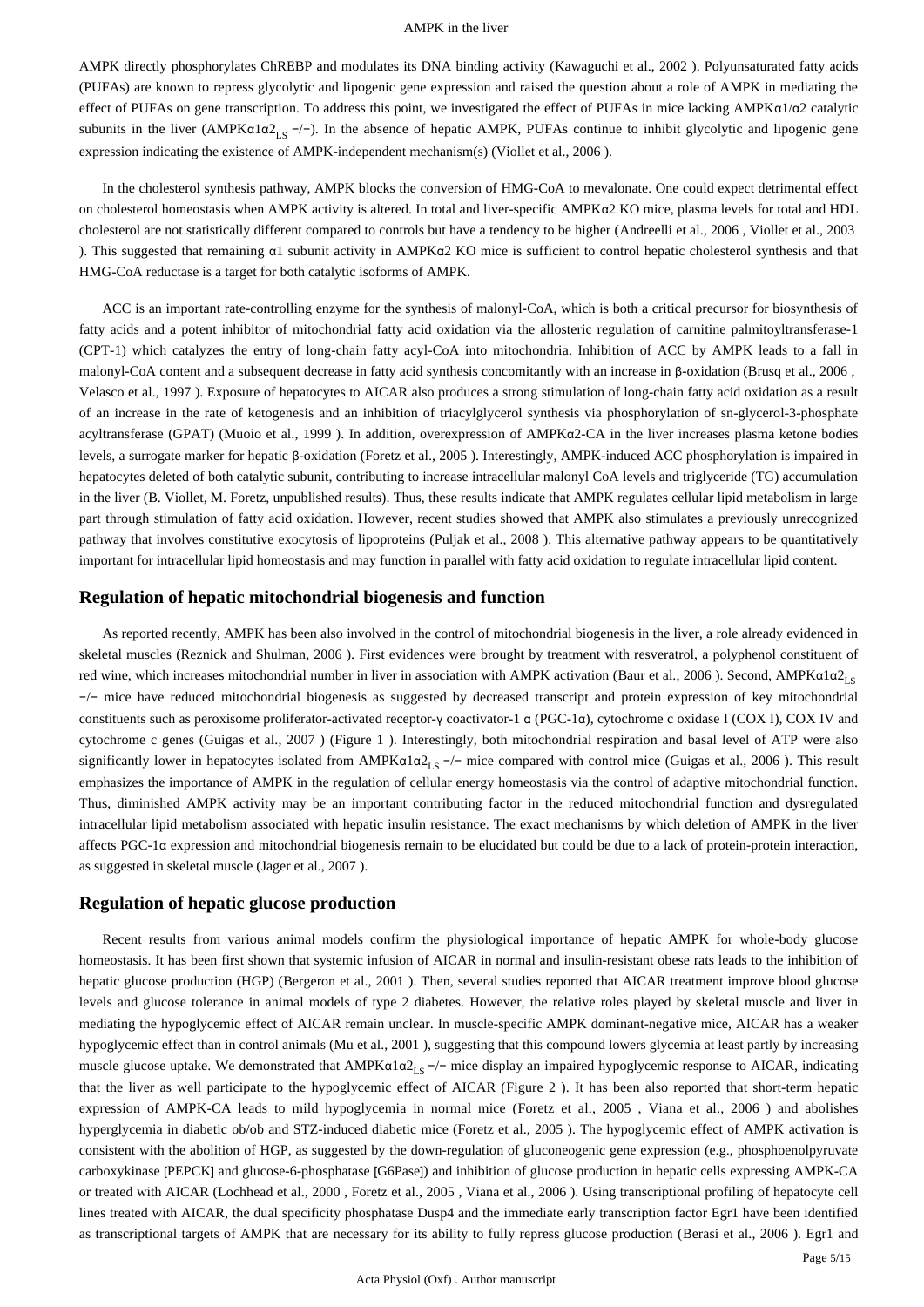Dusp4 act sequentially to mediate the inhibitory effect of AMPK on hepatic gluconeogenesis: increase in Egr1 protein is accompanied with increased binding to the Dusp4 promoter leading to Dusp4 expression and inhibition of PEPCK and G6Pase gene transcription ( Berasi et al., 2006 ).

The importance of AMPK in the control of glucose output by the liver was recently highlighted by the potent effects of circulating adipocyte-derived hormones on whole-body glucose metabolism. A physiological link has been established between circulating resistin levels and hepatic AMPK activity in the maintenance of blood glucose (Banerjee et al., 2004 ). Low blood glucose levels and reduced HGP in mice lacking resistin are likely related, at least in part, to activation of AMPK and decreased expression of gluconeogenic enzymes in the liver. Interestingly, adiponectin signaling opposes that of resistin in the control of glucose homeostasis and activation of AMPK is though to underlie the ability of this adipocyte hormone to reduce HGP (Yamauchi et al., 2002 ). According to this result, adiponectin failed to regulate HGP in liver-specific AMPKα2 KO mice (Andreelli et al., 2006 ). AdipoR1 and AdipoR2 serve as adiponectin receptors and functional differences in adiponectin-signaling pathways in the liver have been recently demonstrated with AdipoR1 being tightly linked to activation of AMPK pathways whereas AdipoR2 being more associated with the activation of peroxisome proliferator-activated receptor-α (PPAR-α) pathways (Yamauchi et al., 2007 , Bjursell et al., 2007 ).

Recently, the transcriptional co-activator transducer of regulated CREB activity 2 (TORC2) has been identified as a pivotal component of the gluconeogenic program (Koo et al., 2005 ). TORC2 mediates CREB-dependent transcription of PGC1α and its subsequent gluconeogenic targets PEPCK and G6Pase. TORC2 is regulated by multiple signaling pathways in response to changes in glucagon and insulin levels or intracellular energy status. Phosphorylation on Ser171 confers binding of the protein 14-3-3 and sequestration of TORC2 out of the nucleus, resulting in inhibition of gluconeogenic gene expression. The kinase responsible for phosphorylating Ser171 of TORC2 was initially identified as salt-inducible kinase 2 (SIK2), an AMPK-related protein kinase (Screaton et al., 2004 ). Recently, activation of AMPK was also found to phosphorylate TORC2 and regulate cytoplasmic translocation of TORC2 in primary hepatocyte cultures (Koo et al., 2005 ). Interestingly, in the absence of LKB1 in the liver, the expression of some of the key gluconeogenic genes are enhanced and the antidiabetic drug metformin no longer reduced blood glucose levels, demonstrating that hepatic LKB1/AMPK axis is required to maintain blood glucose levels (Shaw et al., 2005 ). LKB1 phosphorylates and activates a number of kinases including AMPK and SIK family members (Lizcano et al., 2004 ), suggesting that genetic deletion of LKB1 in liver will result in the loss of multiple metabolic checkpoints in the regulation of TORC2. In LKB1-deficient liver, AMPK was almost completely inactive, TORC2 was predominantly nuclear and fasting blood glucose levels were highly increased concomitantly with PEPCK and G6Pase gene expression (Shaw et al., 2005 ). The reduction of TORC2 protein levels by injection of adenoviruses bearing small hairpin RNA for TORC2 in mice lacking LKB1 in the liver resulted in decreased PGC-1α protein levels accompanied by a significant decrease in fasting blood glucose levels, suggesting that TORC2 is a critical downstream target of LKB1-dependent kinases in the control of gluconeogenesis (Shaw et al., 2005 ). In addition, a recent study has shown that metformin regulates hepatic gluconeogenesis through AMPK-dependent regulation of the orphan nuclear receptor small heterodimer partner (SHP) (Kim et al., 2008 ). AMPK activation caused upregulation of SHP gene expression and this in turn, inhibits PEPCK and G6Pase gene expression. It has been proposed that metformin could regulate the expression of hepatic gluconeogenic genes via both a short-term pathways, involving the protein stabilization or phosphorylation of AMPK-targeted transcription factors and coactivators, such as TORC2 (Shaw et al., 2005 ), HNF4α (Leclerc et al., 2001 , Hong et al., 2003 ) and FoxO1 (Barthel et al., 2002 ) and a long-term effect exerted via the induction of SHP gene expression (Kim et al., 2008 ) (Figure 3 ). Lastly, it should be noted that AMPK has been also involved in the repression of gluconeogenic genes in response to ECGC treatment via a LKB1-independent pathway relying on CaMKK activation through production of ROS (Collins et al., 2007 ).

## **Management of glucose homeostasis and dyslipidemia**

Page 6/15 The growing evidence that AMPK regulates the coordination of anabolic and catabolic metabolic processes represents an attractive therapeutic target for intervention in many conditions of disordered energy balance, including obesity, type 2 diabetes, and the metabolic syndrome (Winder and Hardie, 1999 ). Support for this idea came from in vivo treatment with AICAR of various animal models of insulin resistance, causing improvement of metabolic disturbances, at least partly by lowering blood glucose levels and increasing insulin sensitivity (Bergeron et al., 2001 , Buhl et al., 2002 , Iglesias et al., 2002 , Song et al., 2002 , Pold et al., 2005 , Fiedler et al., 2001 ). Chronic treatment with AICAR was also shown to reduce plasma TG levels and adiposity in obese animals (Bergeron et al., 2001 , Buhl et al., 2002 , Song et al., 2002 ). Furthermore, similar beneficial metabolic effects have been also obtained by direct AMPK activation in the liver by overexpression of AMPK-CA or by the use of the AMPK activator A-769662, leading to decreased plasma glucose, plasma TG levels and adiposity in diabetic, obese and high fat fed mice (Cool et al., 2006 , Foretz et al., 2005 , Yang et al., 2008 ). These results suggest that direct targeting of the liver is crucial for improving glucose and lipid metabolism, thereby preventing and treating type 2 diabetes. Accordingly, it appears that the major effect of intravenous AICAR infusion in type 2 diabetic patients was on the liver with inhibition of hepatic glucose output and decreased blood glucose levels (Boon et al., 2008 ). However, as liver samples were not collected in this study, one can only speculate on the role of hepatic AMPK in this therapeutic effect of AICAR. Indeed, inhibition of hepatic glucose output could have resulted from AMPK-independent effects, such as inhibition of fructose-1,6-bisphosphatase by ZMP accumulation in the liver [(Vincent et al., 1991 ) and see above] Furthermore, AICAR administration could also stimulate hepatic fatty acid oxidation and/or inhibit whole body lipolysis, thereby reducing plasma non-esterified fatty acids (NEFA) concentration (Boon et al., 2008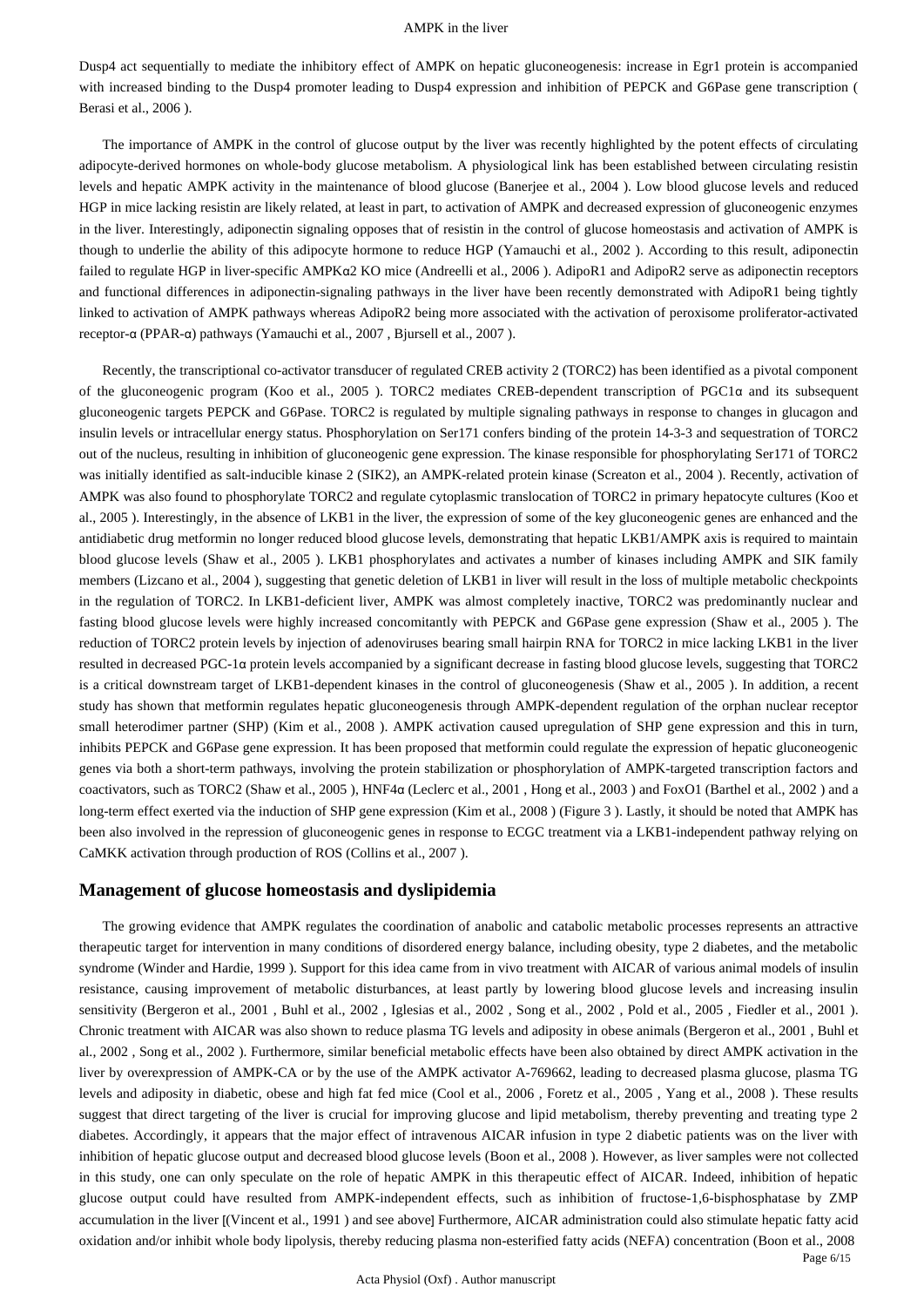). Unexpectedly, the effect of AICAR infusion on skeletal muscle glucose uptake was not evident and no changes in AMPK activity were detected in skeletal muscle. Similarly, in another study performed in healthy humans, AMPK activity was not modified in skeletal muscle after AICAR infusion (Cuthbertson et al., 2007 ),reinforcing the role of the liver in the action of AICAR.

Several reports indicate that metformin and TZDs can reduce risk for type 2 diabetes in people with glucose intolerance (Knowler et al., 2002 ). Interestingly, these two drugs have been reported to activate AMPK which is now considered as a new target for the management of insulin-resistant state. Consistent with these data, AMPK now appears to be activated by a multitude of natural products such as polyphenols and traditional Chinese medicine able to reduce blood glucose levels in obese and diabetic animal models (table 1 ). Pathophysiology and management of type 2 diabetes are complex. Increased concentrations of NEFA and inflammatory cytokines (e.g., tumor necrosis factor α [TNFα] and interleukin 6 [IL-6]) released by expanded visceral adipose tissue are crucial mechanisms involved in the alteration of insulin signaling cascade (Stumvoll et al., 2005 ). Adiponectin is another important key of the pathophysiology of type 2 diabetes. Adiponectin has favourable effects on insulin resistance, hepatic steatosis and inflammation (Kadowaki et al., 2006 ). It is now well established that circulating levels of adiponectin are decreased in individuals with obesity and insulin resistance, suggesting that its deficiency may have a causal role in the etiopathogenesis of these diseases and their consequences. Thus, adiponectin replacement or restoration of endogenous secretion in humans may represent a promising approach to prevent and/or treat obesity, insulin resistance and the metabolic syndrome. The chronic effects of adiponectin on insulin resistance were investigated in vivo by generating adiponectin transgenic mice. Globular adiponectin transgenic ob/ob mice showed partial amelioration of insulin resistance and diabetes (Yamauchi et al., 2003 ) and full length adiponectin showed suppression of insulin-mediated endogenous glucose production (Yamauchi et al., 2002 ). Interestingly, it has been shown that metabolic and insulin-sensitizing effects of TZDs are in part mediated through increase in adiponectin availability. Indeed, TZDs metabolic effects are abolished in lipoatrophic mice suggesting that adipose tissue is an essential key of TZDs action (Chao et al., 2000 ). In addition, TZDs can markedly enhance the expression and secretion of adiponectin in vitro and in vivo through the activation of its promoter and also by blocking the suppressive effect of TNFα on the production of adiponectin. Even if the intracellular adiponectin signaling is not yet completely described, it is clearly demonstrated that adiponectin activates hepatic AMPK ( Yamauchi et al., 2002 ). In consequence, TZDs probably activate AMPK by an indirect mechanism, through increase of adiponectin levels. This is suggested by the reduction of AMPK activation by rosiglitazone in adiponectin KO mice (Nawrocki et al., 2006 ). A possible similar mechanism of action could concern AICAR (but not metformin) which increase the expression of adiponectin in human adipose tissue as TZDs (Lihn et al., 2004 ).

## **Management of fatty liver and hepatic fibrosis**

Nonalcoholic fatty liver disease (NAFLD), the most common chronic liver disease in western countries, is considered as the hepatic manifestation of the metabolic syndrome (Angulo, 2002 ). NAFLD is highly associated with obesity and insulin resistance and represent a broad spectrum of liver abnormalities ranging from simple hepatic steatosis (accumulation of TG inside hepatocytes) to a more severe form, nonalcoholic steatohepatitis (NASH), which is associated with hepatocyte damage, chronic inflammation, and fibrosis, and may progress to cirrhosis and liver failure. Studies in humans and various animal models have suggested that efforts to enhance insulin sensitivity might improve fatty liver disease, a situation frequently observed in patients with metabolic syndrome. The efficacy of metformin as a treatment for fatty liver disease has been confirmed in obese, ob/ob mice, which develop hyperinsulinemia, insulin resistance and fatty livers (Lin et al., 2000 ). Recent studies suggest that activation of AMPK accounts for the lipid-lowering effect of metformin in cultured hepatocytes (Zang et al., 2004 ). Similarly, adiponectin restores insulin sensitivity and decreases hepatic steatosis by lowering TG content in the liver of obese mice (Xu et al., 2003, Yamauchi et al., 2001). The action of adiponectin is linked to an activation of hepatic AMPK, ultimately leading to decreased fatty acid biosynthesis and increased mitochondrial fatty acid oxidation ( Yamauchi et al., 2002 ). The role of AMPK has been confirmed by the decrease in liver TG content in lean and obese rodents during AICAR infusion (Bergeron et al., 2001 ) and treatment with direct AMPK activator A-769662 (Cool et al., 2006 ). In addition, it has been recently demonstrated that resveratrol improves insulin sensitivity and protects against lipid accumulation in the liver of diabetic and high-fat fed animals concomitantly with activation of hepatic AMPK (Baur et al., 2006), Shang et al., 2008). These effects have been correlated to increased mitochondrial number and SIRT1-mediated PCG-1α deacetylation, and decreased expression of lipogenic genes in the liver. Similarly, the beneficial effect of betaine (trimethylglycine), a naturally occurring metabolite of choline, on high-sucrose diet-induced hepatic steatosis in mice is associated with increased activation of hepatic AMPK (Song et al., 2007 ). Promising therapeutic effects of betaine supplementation on human NAFLD have been reported in a pilot clinical studies (Abdelmalek et al., 2001 ) but the use of betaine has been also described earlier in the treatment of alcoholic fatty liver disease (AFLD) (Barak et al., 1997 ). Although, the underlying causes of NAFLD and AFLD are clearly different, there are similarities in the disturbances of hepatic metabolism. This is supported by reports showing that treatement with adiponectin alleviated alcoholic and non-alcoholic fatty liver disease in mice, partly due to enhanced hepatic fatty acid oxidation and decreased fatty acid synthesis (Xu et al., 2003 ). Interestingly, chronic ethanol ingestion causes the impairment of AMPK-mediated regulation of fatty acid metabolism and may have an important role in the development of alcoholic fatty liver (You et al., 2004 , Garcia-Villafranca et al., 2008 ). Activation of AMPK by AICAR or metformin largely blocked the ability of ethanol to increase levels of SREBP1c protein and expression of SREBP1c-regulated lipogenic enzymes and also appears to protect the liver from fatty changes associated with chronic alcohol use (You et al., 2004 , Tomita et al., 2005 ). Very recently, treatment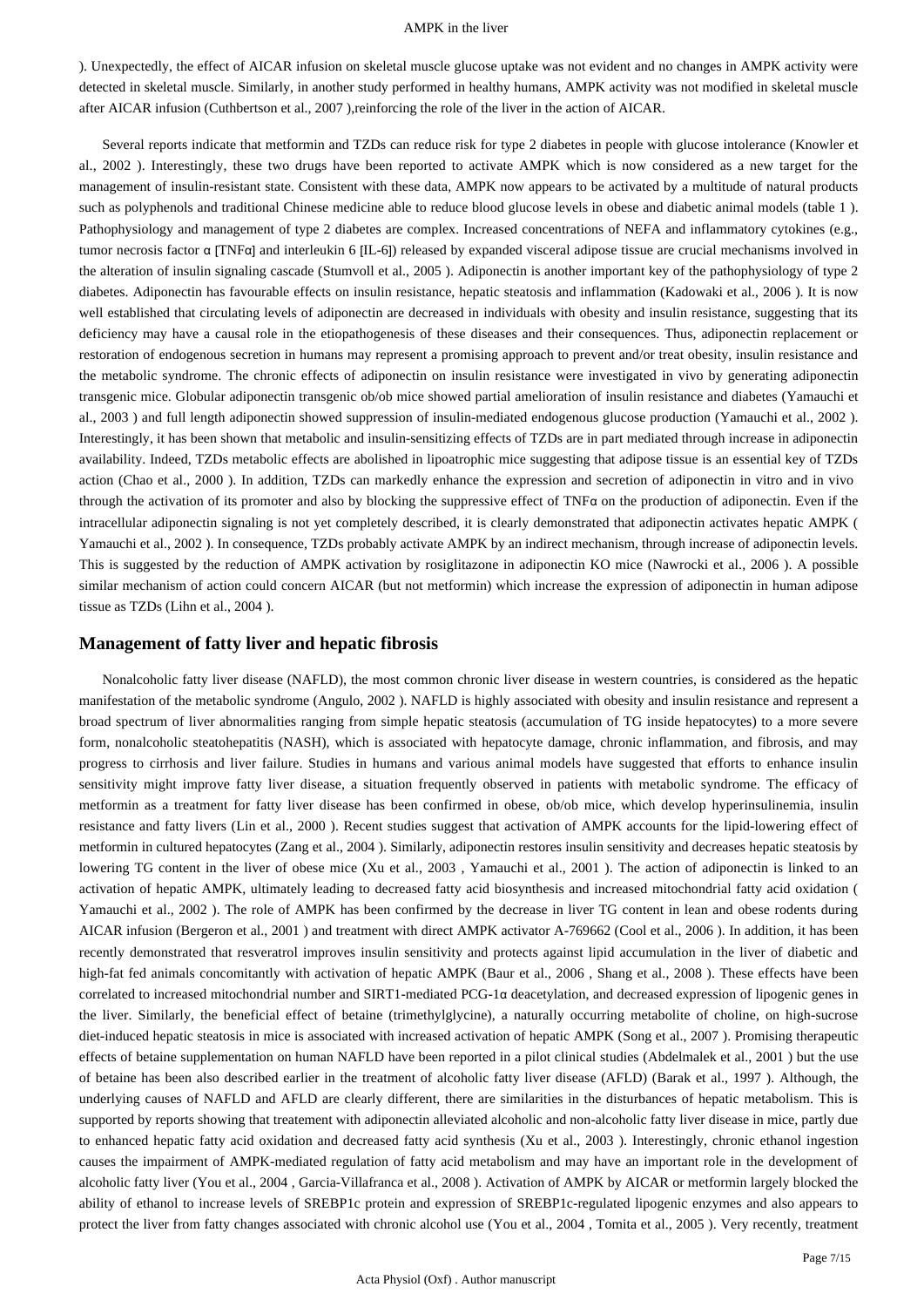with resveratrol has been also shown to prevent the development of alcoholic liver steatosis through the SIRT1-AMPK signaling system associated with increased circulating adiponectin levels and enhanced expression of hepatic AdipoR1 and R2 receptors (Ajmo et al., 2008 ).

It is now established that hepatic stellate cells (HSCs) play a crucial role in the fibrotic response during the progression of NASH ( Bataller and Brenner, 2005 , Friedman, 2004 ). Stimuli such as liver injury activate and transdifferentiate HSCs from vitamin A-storing pericytes to myofibroblast-like cells. Once activated, human HSCs become proliferative, proinflammatory and profibrogenic through increased responsiveness to several soluble mediators (Friedman, 2004 ). Despite the clear role of insulin resistance in the progression of fibrosis, the molecular mechanisms involved in these conditions are still unclear. Adiponectin levels which have been directly correlated with insulin sensitivity are closely and inversely associated with degree of hepatic steatosis, necroinflammation, and fibrosis in NAFLD ( Targher et al., 2006 ). Recent studies have demonstrated that in rat HSCs, adiponectin inhibits proliferation, migration, and expression of fibrogenic genes, and it may induce apoptosis of activated cells (Ding et al., 2005 ). Furthermore, in vivo administration of adiponectin prevents proliferation of activated HSCs and reduces the development of fibrosis and liver damage during experimental steatohepatitis (Xu et al., 2003 , Kamada et al., 2003 ). In addition to adiponectin, AICAR and metformin significantly inhibited proliferation and migration of human HSCs in a dose-dependent manner (Caligiuri et al., 2008 ). The beneficial effect of these compounds is linked to suppression of platelet-derived growth factor (PDGF) expression in HSCs and subsequent inhibition of type I procollagen secretion (Caligiuri et al., 2008 , Adachi and Brenner, 2008 ). Activation of AMPK by adiponectin plays a pivotal role in this molecular pathway since the dose-dependent PDGF suppression is abrogated in the presence of dominant-negative AMPK (Adachi and Brenner, 2008 ) or by the knock-down of AMPK (Caligiuri et al., 2008 ). Additional mechanisms, such as short-term inhibition of PDGF-mediated phosphorylation of ribosomal S6 kinase (p70S6K) and 4E binding protein-1 (4EBP1) (downstream effectors of the mammalian target of rapamycin complex 1 (mTORC1) pathway) by AICAR have been demonstrated (Caligiuri et al., 2008 ). AICAR and metformin could also inhibit HSCs proliferation via suppression of ROS production and subsequent inhibition of AKT pathway (Adachi and Brenner, 2008 ). Taken together, data from recent studies provide evidence that AMPK and adiponectin inhibit HSCs proliferation and hepatic fibrosis via multiple molecular mechanisms and suggest that use of drugs activating hepatic AMPK may have an additional rationale in their antifibrogenic properties.

## **Conclusion**

Hepatic metabolism is highly sensitive to the variations in nutritional and hormonal signals reflecting changes in whole body energy demands. The AMPK system plays a major role in the regulation of hepatic glucose and lipid metabolism through its acute effect on energy metabolism and long-term effects on gene expression pattern in the liver. Activation of hepatic AMPK causes a switch from anabolic to catabolic state and entails metabolic consequences that are beneficial for diabetic patients, such as inhibition of HGP and restoration of blood glucose levels. AMPK is a key player in regulating energy balance at both cellular and whole-body levels, placing it as an ideal therapeutic target for the treatment of altered energy metabolism that occur in conditions like insulin resistance, type 2 diabetes and the metabolic syndrome. A large number of AMPK activators have been employed with promising results in animal models with obesity or type 2 diabetes and also in preliminary studies with diabetic patients. These encouraging results have provided the rationale for the development of new pharmacological but also nutritional AMPK activators. However, the widespread cellular functions of AMPK make its selective targeting in therapeutics a difficult one, with simultaneous advantageous and deleterious consequences being possible. One of the major caveats in the use of AMPK activators is their possible role in the regulation of food intake. Stimulation of AMPK expressed in specific nuclei of the hypothalamus has been shown to increase food intake (Minokoshi et al., 2004 ). The ideal AMPK activators will be administrated by the oral route, will activate AMPK at low concentration and be effective in specific target tissue, such as the liver but not the hypothalamus, and will also have minimal off-target and/or side effects. Finally, it is now becoming apparent that distinct expression patterns of AMPK isoforms exist between rodent and human liver. This finding will have significant implications for the understanding of the physiological role of AMPK complexes across species and for the design of new therapeutic agents targeting human AMPK complexes.

## **Ackowledgements:**

The authors were supported by the EXGENESIS Integrated Project (LSHM-CT- 2004-005272) funded by the European Commission, Programme Nationale de Recherche sur le Diabète, Agence Nationale de la Recherche, Association de Langue Française pour l'Etude du Diab ète et des Maladies Métaboliques and Institut Benjamin Delessert.

#### **References:**

- Abdelmalek MF , Angulo P , Jorgensen RA , Sylvestre PB , Lindor KD . 2001 ; Betaine, a promising new agent for patients with nonalcoholic steatohepatitis: results of a pilot study . Am J Gastroenterol . 96 : 2711 - 7
- Adachi M , Brenner DA , 2008 ; High molecular weight adiponectin inhibits proliferation of hepatic stellate cells via activation of adenosine monophosphate-activated protein kinase . Hepatology . 47 : 677 - 85
- Ajmo JM , Liang X , Rogers CQ , Pennock B , You M . 2008 ; Resveratrol Alleviates Alcoholic Fatty Liver in Mice . Am J Physiol Gastrointest Liver Physiol .
- Andreelli F , Foretz M , Knauf C , Cani PD , Perrin C , Iglesias MA , Pillot B , Bado A , Tronche F , Mithieux G , Vaulont S , Burcelin R , Viollet B . 2006 ; Liver adenosine monophosphate-activated kinase-alpha2 catalytic subunit is a key target for the control of hepatic glucose production by adiponectin and leptin but not insulin . Endocrinology . 147 : 2432 - 41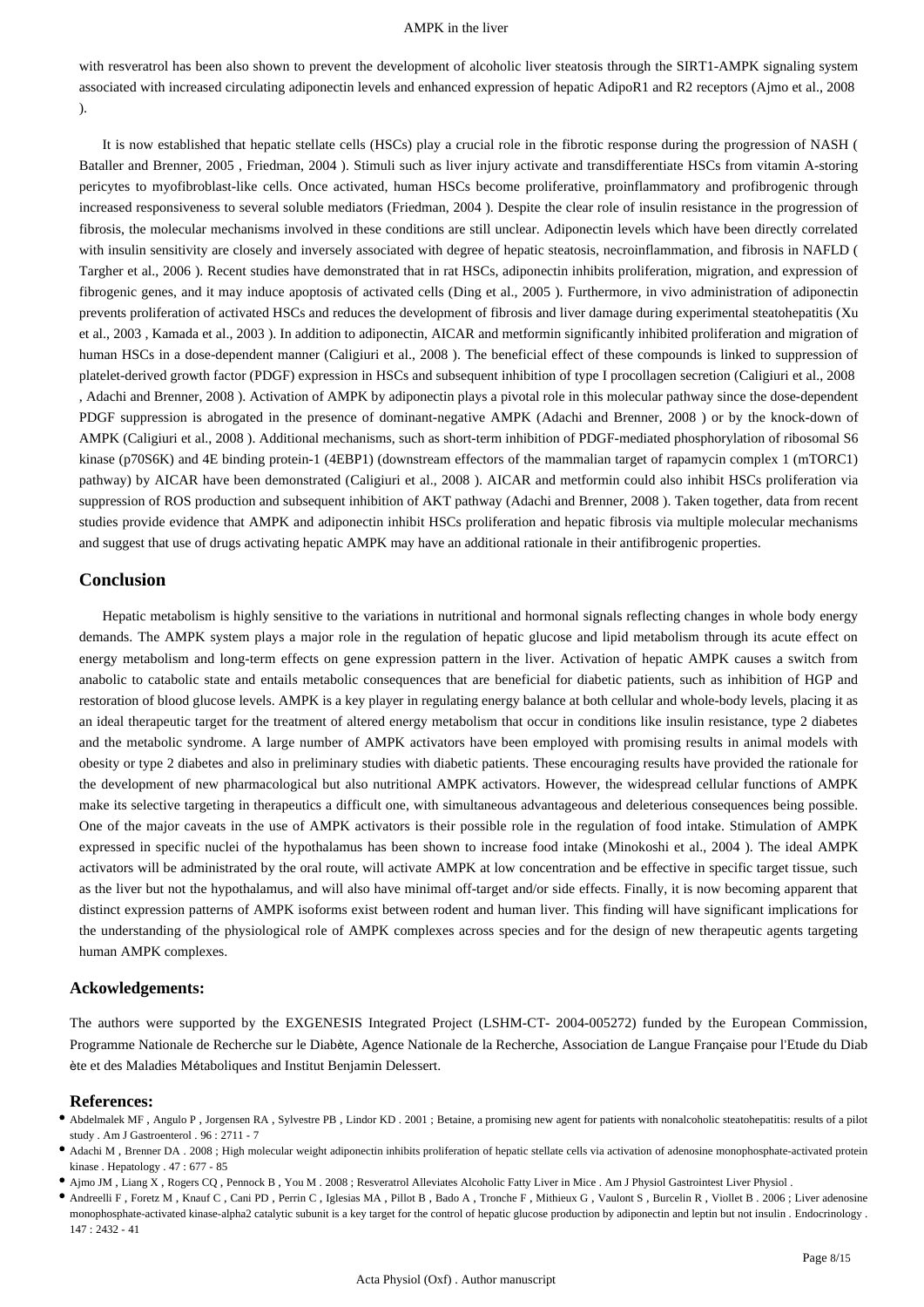- Angulo P . 2002 ; Nonalcoholic fatty liver disease . N Engl J Med . 346 : 1221 31
- Assifi MM , Suchankova G , Constant S , Prentki M , Saha AK , Ruderman NB . 2005 ; AMP-activated protein kinase and coordination of hepatic fatty acid metabolism of starved/carbohydrate-refed rats . Am J Physiol Endocrinol Metab . 289 : E794 - 800
- Bae EJ , Yang YM , Kim JW , Kim SG . 2007 ; Identification of a novel class of dithiolethiones that prevent hepatic insulin resistance via the adenosine monophosphate-activated protein kinase-p70 ribosomal S6 kinase-1 pathway . Hepatology . 46 : 730 - 9
- Banerjee RR , Rangwala SM , Shapiro JS , Rich AS , Rhoades B , Qi Y , Wang J , Rajala MW , Pocai A , Scherer PE , Steppan CM , Ahima RS , Obici S , Rossetti L , Lazar MA . 2004 ; Regulation of fasted blood glucose by resistin . Science . 303 : 1195 - 8
- Barak AJ , Beckenhauer HC , Badakhsh S , Tuma DJ . 1997 ; The effect of betaine in reversing alcoholic steatosis . Alcohol Clin Exp Res . 21 : 1100 2
- Barazzoni R , Bosutti A , Stebel M , Cattin MR , Roder E , Visintin L , Cattin L , Biolo G , Zanetti M , Guarnieri G . 2005 ; Ghrelin regulates mitochondrial-lipid metabolism gene expression and tissue fat distribution in liver and skeletal muscle . Am J Physiol Endocrinol Metab . 288 : E228 - 35
- Barthel A , Schmoll D , Kruger KD , Roth RA , Joost HG . 2002 ; Regulation of the forkhead transcription factor FKHR (FOXO1a) by glucose starvation and AICAR, an activator of AMP-activated protein kinase . Endocrinology . 143 : 3183 - 6
- Bataller R , Brenner DA . 2005 ; Liver fibrosis . J Clin Invest . 115 : 209 18
- Baur JA , Pearson KJ , Price NL , Jamieson HA , Lerin C , Kalra A , Prabhu VV , Allard JS , Lopez-Lluch G , Lewis K , Pistell PJ , Poosala S , Becker KG , Boss O , Gwinn D . Wang M . 2006 : Resveratrol improves health and survival of mice on a high-calorie diet . Nature .  $444 \cdot 337 - 42$
- Berasi SP , Huard C , Li D , Shih HH , Sun Y , Zhong W , Paulsen JE , Brown EL , Gimeno RE , Martinez RV . 2006 ; Inhibition of gluconeogenesis through transcriptional activation of EGR1 and DUSP4 by AMP-activated kinase . J Biol Chem . 281 : 27167 - 77
- Bergeron R , Previs SF , Cline GW , Perret P , Russell RR 3rd , Young LH , Shulman GI . 2001 ; Effect of 5-aminoimidazole-4-carboxamide-1-beta-D-ribofuranoside infusion on in vivo glucose and lipid metabolism in lean and obese Zucker rats . Diabetes . 50 : 1076 - 82
- Bjursell M , Ahnmark A , Bohlooly YM , William-Olsson L , Rhedin M , Peng XR , Ploj K , Gerdin AK , Arnerup G , Elmgren A , Berg AL , Oscarsson J , Linden D . 2007 ; Opposing effects of adiponectin receptors 1 and 2 on energy metabolism . Diabetes . 56 : 583 - 93
- Boon H , Bosselaar M , Praet SF , Blaak EE , Saris WH , Wagenmakers AJ , McGee SL , Tack CJ , Smits P , Hargreaves M , van Loon LJ . 2008 ; Intravenous AICAR administration reduces hepatic glucose output and inhibits whole body lipolysis in type 2 diabetic patients . Diabetologia . 51 : 1893 - 900
- Brunmair B , Staniek K , Gras F , Scharf N , Althaym A , Clara R , Roden M , Gnaiger E , Nohl H , Waldhausl W , Furnsinn C . 2004 ; Thiazolidinediones, like metformin, inhibit respiratory complex I: a common mechanism contributing to their antidiabetic actions? . Diabetes . 53 : 1052 - 9
- Brusq JM , Ancellin N , Grondin P , Guillard R , Martin S , Saintillan Y , Issandou M . 2006 ; Inhibition of lipid synthesis through activation of AMP kinase: an additional mechanism for the hypolipidemic effects of berberine . J Lipid Res . 47 : 1281 - 8
- Buhl ES , Jessen N , Pold R , Ledet T , Flyvbjerg A , Pedersen SB , Pedersen O , Schmitz O , Lund S . 2002 ; Long-term AICAR administration reduces metabolic disturbances and lowers blood pressure in rats displaying features of the insulin resistance syndrome . Diabetes . 51 : 2199 - 206
- Caligiuri A , Bertolani C , Guerra CT , Aleffi S , Galastri S , Trappoliere M , Vizzutti F , Gelmini S , Laffi G , Pinzani M , Marra F . 2008 ; Adenosine monophosphate-activated protein kinase modulates the activated phenotype of hepatic stellate cells . Hepatology . 47 : 668 - 76
- Camacho RC , Donahue EP , James FD , Berglund ED , Wasserman DH . 2006 ; Energy state of the liver during short-term and exhaustive exercise in C57BL/6J mice . Am J Physiol Endocrinol Metab . 290 : E405 - 8
- Carlson CL , Winder WW . 1999 ; Liver AMP-activated protein kinase and acetyl-CoA carboxylase during and after exercise . J Appl Physiol . 86 : 669 74

Chao L , Marcus-Samuels B , Mason MM , Moitra J , Vinson C , Arioglu E , Gavrilova O , Reitman ML . 2000 ; Adipose tissue is required for the antidiabetic, but not for the hypolipidemic, effect of thiazolidinediones . J Clin Invest . 106 : 1221 - 8

- Cheung PC , Salt IP , Davies SP , Hardie DG , Carling D . 2000 ; Characterization of AMP-activated protein kinase gamma-subunit isoforms and their role in AMP binding . The Biochemical journal . 346 : (Pt 3 ) 659 - 69
- Christ-Crain M , Kola B , Lolli F , Fekete C , Seboek D , Wittmann G , Feltrin D , Igreja SC , Ajodha S , Harvey-White J , Kunos G , Muller B , Pralong F , Aubert G , Arnaldi G , Giacchetti G . 2008 ; AMP-activated protein kinase mediates glucocorticoid-induced metabolic changes: a novel mechanism in Cushing's syndrome . Faseb J . 22 : 1672 -83
- Collins QF, Liu HY, Pi J, Liu Z, Quon MJ, Cao W. 2007; Epigallocatechin-3-gallate (EGCG), a green tea polyphenol, suppresses hepatic gluconeogenesis through 5' -AMP-activated protein kinase . J Biol Chem . 282 : 30143 - 9
- Cool B , Zinker B , Chiou W , Kifle L , Cao N , Perham M , Dickinson R , Adler A , Gagne G , Iyengar R , Zhao G , Marsh K , Kym P , Jung P , Camp HS , Frevert E . 2006 ; Identification and characterization of a small molecule AMPK activator that treats key components of type 2 diabetes and the metabolic syndrome . Cell metabolism . 3 : 403 - 16
- Corton JM , Gillespie JG , Hardie DG . 1994 ; Role of the AMP-activated protein kinase in the cellular stress response . Curr Biol . 4 : 315 24
- Corton JM , Gillespie JG , Hawley SA , Hardie DG . 1995 ; 5-aminoimidazole-4-carboxamide ribonucleoside. A specific method for activating AMP-activated protein kinase in intact cells? . Eur J Biochem . 229 : 558 - 65
- Cuthbertson DJ , Babraj JA , Mustard KJ , Towler MC , Green KA , Wackerhage H , Leese GP , Baar K , Thomason-Hughes M , Sutherland C , Hardie DG , Rennie MJ . 2007 ; 5-aminoimidazole-4-carboxamide 1-beta-D-ribofuranoside acutely stimulates skeletal muscle 2-deoxyglucose uptake in healthy men . Diabetes . 56 : 2078 - 84
- Dasgupta B , Milbrandt J . 2007 ; Resveratrol stimulates AMP kinase activity in neurons . Proc Natl Acad Sci U S A . 104 : 7217 22
- Dentin R , Benhamed F , Pegorier JP , Foufelle F , Viollet B , Vaulont S , Girard J , Postic C . 2005 ; Polyunsaturated fatty acids suppress glycolytic and lipogenic genes through the inhibition of ChREBP nuclear protein translocation . The Journal of clinical investigation . 115 : 2843 - 54
- Ding X, Saxena NK, Lin S, Xu A, Srinivasan S, Anania FA, 2005; The roles of leptin and adiponectin: a novel paradigm in adipocytokine regulation of liver fibrosis and stellate cell biology . Am J Pathol . 166 : 1655 - 69
- El-Mir MY , Nogueira V , Fontaine E , Averet N , Rigoulet M , Leverve X . 2000 ; Dimethylbiguanide inhibits cell respiration via an indirect effect targeted on the respiratory chain complex I . J Biol Chem . 275 : 223 - 8
- Evans AM , Mustard KJ , Wyatt CN , Peers C , Dipp M , Kumar P , Kinnear NP , Hardie DG . 2005 ; Does AMP-activated protein kinase couple inhibition of mitochondrial oxidative phosphorylation by hypoxia to calcium signaling in O2-sensing cells? . The Journal of biological chemistry . 280 : 41504 - 11
- Fiedler M , Zierath JR , Selen G , Wallberg-Henriksson H , Liang Y , Sakariassen KS . 2001 ; 5-aminoimidazole-4-carboxy-amide-1-beta-D-ribofuranoside treatment ameliorates hyperglycaemia and hyperinsulinaemia but not dyslipidaemia in KKAy-CETP mice . Diabetologia . 44 : 2180 - 6
- Foretz M , Ancellin N , Andreelli F , Saintillan Y , Grondin P , Kahn A , Thorens B , Vaulont S , Viollet B . 2005 ; Short-term overexpression of a constitutively active form of AMP-activated protein kinase in the liver leads to mild hypoglycemia and fatty liver . Diabetes . 54 : 1331 - 9
- Foretz M , Carling D , Guichard C , Ferre P , Foufelle F . 1998 ; AMP-activated protein kinase inhibits the glucose-activated expression of fatty acid synthase gene in rat hepatocytes . J Biol Chem . 273 : 14767 - 71
- Friedman SL . 2004 ; Mechanisms of disease: Mechanisms of hepatic fibrosis and therapeutic implications . Nat Clin Pract Gastroenterol Hepatol . 1 : 98 105
- Fryer LG , Parbu-Patel A , Carling D . 2002 ; Protein kinase inhibitors block the stimulation of the AMP-activated protein kinase by 5-amino-4-imidazolecarboxamide riboside FEBS Lett  $-531 \cdot 189 - 92$
- Garcia-Villafranca J , Guillen A , Castro J . 2008 ; Ethanol consumption impairs regulation of fatty acid metabolism by decreasing the activity of AMP-activated protein kinase in rat liver . Biochimie . 90 : 460 - 6
- Gonzalez AA , Kumar R , Mulligan JD , Davis AJ , Weindruch R , Saupe KW . 2004 ; Metabolic adaptations to fasting and chronic caloric restriction in heart, muscle, and liver do not include changes in AMPK activity . Am J Physiol Endocrinol Metab . 287 : E1032 - 7
- Goransson O , McBride A , Hawley SA , Ross FA , Shpiro N , Foretz M , Viollet B , Hardie DG , Sakamoto K . 2007 ; Mechanism of action of A-769662, a valuable tool for activation of AMP-activated protein kinase .
- $\bullet$  Guigas B . unpublished results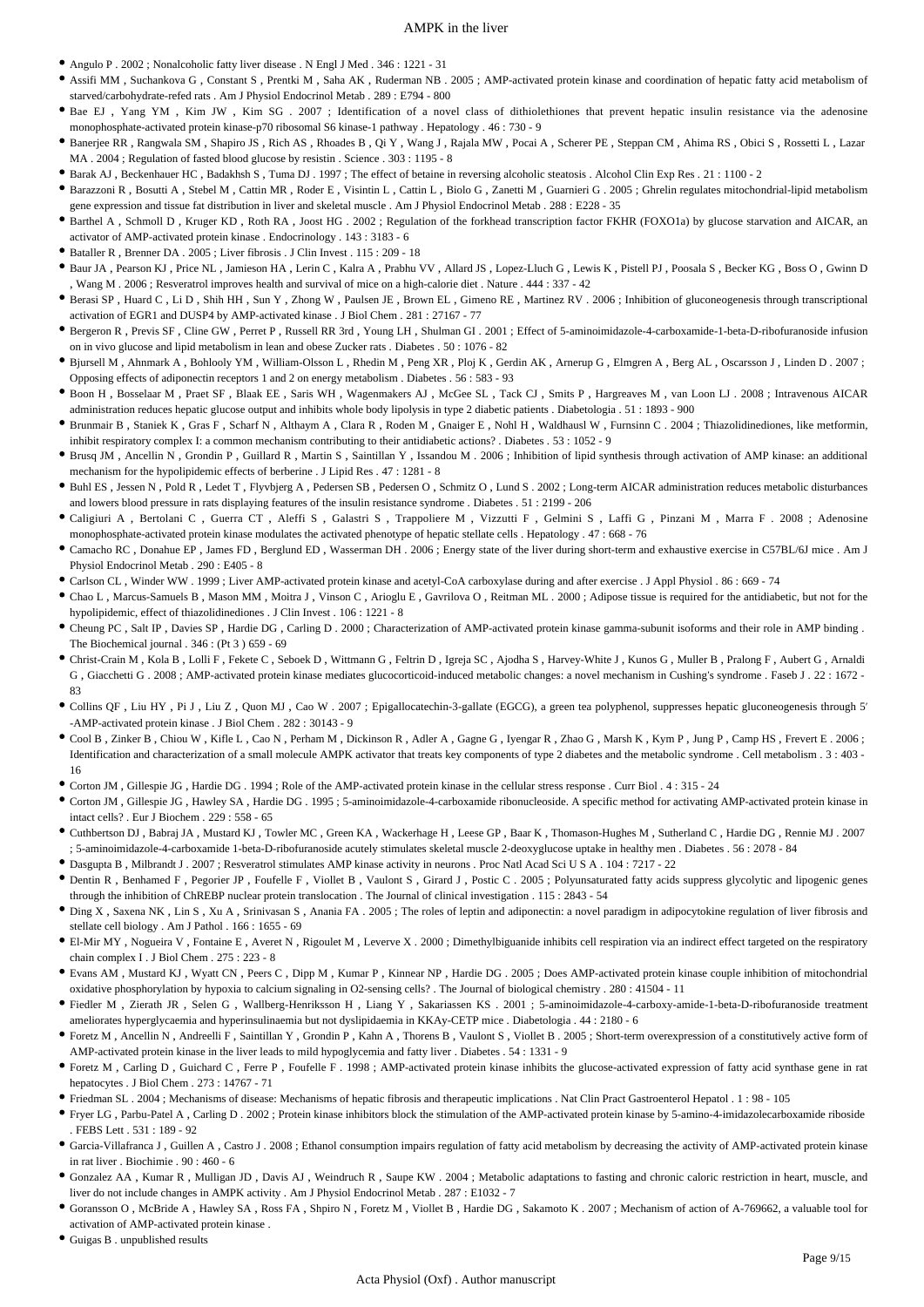- Guigas B , Bertrand L , Taleux N , Foretz M , Wiernsperger N , Vertommen D , Andreelli F , Viollet B , Hue L . 2006 ; 5-Aminoimidazole-4-Carboxamide-1-{beta} -D-Ribofuranoside and Metformin Inhibit Hepatic Glucose Phosphorylation by an AMP-Activated Protein Kinase-Independent Effect on Glucokinase Translocation . Diabetes  $.55:865 - 74$
- Guigas B , Sakamato K , Taleux N , Reyna SM , Musi N , Viollet B , Hue L . 2008 ; Beyond AICA riboside: In search of new specific AMP-activated protein kinase activators . IUBMB Life .
- Guigas B , Taleux N , Foretz M , Detaille D , Andreelli F , Viollet B , Hue L . 2007 ; AMP-activated protein kinase-independent inhibition of hepatic mitochondrial oxidative phosphorylation by AICA riboside . Biochem J . 404 : 499 - 507
- Hallows KR, Kobinger GP, Wilson JM, Witters LA, Foskett JK. 2003; Physiological modulation of CFTR activity by AMP-activated protein kinase in polarized T84 cells. American journal of physiology . 284 : C1297 - 308
- Hawley SA , Boudeau J , Reid JL , Mustard KJ , Udd L , Makela TP , Alessi DR , Hardie DG . 2003 ; Complexes between the LKB1 tumor suppressor, STRAD alpha/beta and MO25 alpha/beta are upstream kinases in the AMP-activated protein kinase cascade . J Biol . 2 : 28 -
- Hawley SA , Pan DA , Mustard KJ , Ross L , Bain J , Edelman AM , Frenguelli BG , Hardie DG . 2005 ; Calmodulin-dependent protein kinase kinase-beta is an alternative upstream kinase for AMP-activated protein kinase . Cell Metab . 2 : 9 - 19
- Henin N , Vincent MF , Gruber HE , Van den Berghe G . 1995 ; Inhibition of fatty acid and cholesterol synthesis by stimulation of AMP-activated protein kinase . Faseb J . 9 : 541 - 6
- Hong YH , Varanasi US , Yang W , Leff T . 2003 ; AMP-activated protein kinase regulates HNF4alpha transcriptional activity by inhibiting dimer formation and decreasing protein stability . J Biol Chem . 278 : 27495 - 501
- Hou X , Xu S , Maitland-Toolan KA , Sato K , Jiang B , Ido Y , Lan F , Walsh K , Wierzbicki M , Verbeuren TJ , Cohen RA , Zang M . 2008 ; SIRT1 regulates hepatocyte lipid metabolism through activating AMP-activated protein kinase . J Biol Chem . 283 : 20015 - 26
- Hurley RL , Anderson KA , Franzone JM , Kemp BE , Means AR , Witters LA . 2005 ; The Ca2+/calmodulin-dependent protein kinase kinases are AMP-activated protein kinase kinases . J Biol Chem . 280 : 29060 - 6
- Iglesias MA , Ye JM , Frangioudakis G , Saha AK , Tomas E , Ruderman NB , Cooney GJ , Kraegen EW . 2002 ; AICAR administration causes an apparent enhancement of muscle and liver insulin action in insulin-resistant high-fat-fed rats . Diabetes . 51 : 2886 - 94
- Imai K , Inukai K , Ikegami Y , Awata T , Katayama S . 2006 ; LKB1, an upstream AMPK kinase, regulates glucose and lipid metabolism in cultured liver and muscle cells . Biochem Biophys Res Commun . 351 : 595 - 601
- Jacobs RL , Lingrell S , Dyck JR , Vance DE . 2007 ; Inhibition of hepatic phosphatidylcholine synthesis by 5-aminoimidazole-4-carboxamide-1-beta-4-ribofuranoside is independent of AMP-activated protein kinase activation . J Biol Chem . 282 : 4516 - 23
- Jager S , Handschin C , St-Pierre J , Spiegelman BM . 2007 ; AMP-activated protein kinase (AMPK) action in skeletal muscle via direct phosphorylation of PGC-1alpha . Proc Natl Acad Sci U S A . 104 : 12017 - 22
- Jiang W , Zhu Z , Thompson HJ . 2008 ; Dietary energy restriction modulates the activity of AMP-activated protein kinase, Akt, and mammalian target of rapamycin inmammary carcinomas, mammary gland, and liver . Cancer Res . 68 : 5492 - 9
- $\bullet$  Kadowaki T, Yamauchi T, Kubota N, Hara K, Ueki K, Tobe K. 2006; Adiponectin and adiponectin receptors in insulin resistance, diabetes, and the metabolic syndrome. J Clin Invest . 116 : 1784 - 92
- Kamada Y , Tamura S , Kiso S , Matsumoto H , Saji Y , Yoshida Y , Fukui K , Maeda N , Nishizawa H , Nagaretani H , Okamoto Y , Kihara S , Miyagawa J , Shinomura Y , Funahashi T , Matsuzawa Y . 2003 ; Enhanced carbon tetrachloride-induced liver fibrosis in mice lacking adiponectin . Gastroenterology . 125 : 1796 - 807
- Kawaguchi T , Osatomi K , Yamashita H , Kabashima T , Uyeda K . 2002 ; Mechanism for fatty acid "sparing" effect on glucose-induced transcription: regulation of carbohydrate-responsive element-binding protein by AMP-activated protein kinase . J Biol Chem . 277 : 3829 - 35
- Kim YD , Park KG , Lee YS , Park YY , Kim DK , Nedumaran B , Jang WG , Cho WJ , Ha J , Lee IK , Lee CH , Choi HS . 2008 ; Metformin inhibits hepatic gluconeogenesis through AMP-activated protein kinase-dependent regulation of the orphan nuclear receptor SHP . Diabetes . 57 : 306 - 14
- Kimball SR , Siegfried BA , Jefferson LS . 2004 ; Glucagon represses signaling through the mammalian target of rapamycin in rat liver by activating AMP-activated protein kinase . J Biol Chem . 279 : 54103 - 9
- Knowler WC , Barrett-Connor E , Fowler SE , Hamman RF , Lachin JM , Walker EA , Nathan DM . 2002 ; Reduction in the incidence of type 2 diabetes with lifestyle intervention or metformin . N Engl J Med . 346 : 393 - 403
- Kola B , Hubina E , Tucci SA , Kirkham TC , Garcia EA , Mitchell SE , Williams LM , Hawley SA , Hardie DG , Grossman AB , Korbonits M . 2005 ; Cannabinoids and ghrelin have both central and peripheral metabolic and cardiac effects via AMP-activated protein kinase . The Journal of biological chemistry . 280 : 25196 - 201
- Koo SH , Flechner L , Qi L , Zhang X , Screaton RA , Jeffries S , Hedrick S , Xu W , Boussouar F , Brindle P , Takemori H , Montminy M . 2005 ; The CREB coactivator TORC2 is a key regulator of fasting glucose metabolism . Nature . 437 : 1109 - 11
- Lan F , Cacicedo JM , Ruderman N , Ido Y . 2008 ; SIRT1 modulation of the acetylation status, cytosolic localization and activity of LKB1; possible role in AMP-activated protein kinase activation . J Biol Chem .
- Leclerc I , Kahn A , Doiron B . 1998 ; The 5′-AMP-activated protein kinase inhibits the transcriptional stimulation by glucose in liver cells, acting through the glucose response complex . FEBS Lett . 431 : 180 - 4
- Leclerc I , Lenzner C , Gourdon L , Vaulont S , Kahn A , Viollet B . 2001 ; Hepatocyte nuclear factor-4alpha involved in type 1 maturity-onset diabetes of the young is a novel target of AMP-activated protein kinase . Diabetes . 50 : 1515 - 21
- Lee YS , Kim WS , Kim KH , Yoon MJ , Cho HJ , Shen Y , Ye JM , Lee CH , Oh WK , Kim CT , Hohnen-Behrens C , Gosby A , Kraegen EW , James DE , Kim JB . 2006 ; Berberine, a natural plant product, activates AMP-activated protein kinase with beneficial metabolic effects in diabetic and insulin-resistant states . Diabetes . 55 : 2256 - 64
- Lihn AS , Jessen N , Pedersen SB , Lund S , Richelsen B . 2004 ; AICAR stimulates adiponectin and inhibits cytokines in adipose tissue . Biochem Biophys Res Commun . 316 : 853 - 8
- Lin HZ , Yang SQ , Chuckaree C , Kuhajda F , Ronnet G , Diehl AM . 2000 ; Metformin reverses fatty liver disease in obese, leptin-deficient mice . Nat Med . 6 : 998 1003
- Lizcano JM , Goransson O , Toth R , Deak M , Morrice NA , Boudeau J , Hawley SA , Udd L , Makela TP , Hardie DG , Alessi DR . 2004 ; LKB1 is a master kinase that activates 13 kinases of the AMPK subfamily, including MARK/PAR-1 . Embo J . 23 : 833 - 43
- Lochhead PA , Salt IP , Walker KS , Hardie DG , Sutherland C . 2000 ; 5-aminoimidazole-4-carboxamide riboside mimics the effects of insulin on the expression of the 2 key gluconeogenic genes PEPCK and glucose-6-phosphatase . Diabetes . 49 : 896 - 903
- Meley D, Bauvy C, Houben-Weerts JH, Dubbelhuis PF, Helmond MT, Codogno P, Meijer AJ. 2006; AMP-activated protein kinase and the regulation of autophagic proteolysis . J Biol Chem . 281 : 34870 - 9
- Minokoshi Y , Alquier T , Furukawa N , Kim YB , Lee A , Xue B , Mu J , Foufelle F , Ferre P , Birnbaum MJ , Stuck BJ , Kahn BB . 2004 ; AMP-kinase regulates food intake by responding to hormonal and nutrient signals in the hypothalamus . Nature . 428 : 569 - 74
- Momcilovic M , Hong SP , Carlson M . 2006 ; Mammalian TAK1 activates Snf1 protein kinase in yeast and phosphorylates AMP-activated protein kinase in vitro . J Biol Chem . 281 : 25336 - 43
- Mooney MH , Fogarty S , Stevenson C , Gallagher AM , Palit P , Hawley SA , Hardie DG , Coxon GD , Waigh RD , Tate RJ , Harvey AL , Furman BL . 2008 ; Mechanisms underlying the metabolic actions of galegine that contribute to weight loss in mice . Br J Pharmacol . 153 : 1669 - 77
- Mu J , Brozinick JT Jr , Valladares O , Bucan M , Birnbaum MJ . 2001 ; A role for AMP-activated protein kinase in contraction- and hypoxia-regulated glucose transport in skeletal muscle  $\blacksquare$  Mol Cell  $\blacksquare$  7 : 1085 - 94
- Mukhtar MH , Payne VA , Arden C , Harbottle A , Khan S , Lange AJ , Agius L . 2008 ; Inhibition of glucokinase translocation by AMP-activated protein kinase is associated with phosphorylation of both GKRP and 6-phosphofructo-2-kinase/fructose-2,6-bisphosphatase . Am J Physiol Regul Integr Comp Physiol . 294 : R766 - 74
- Munday MR , Milic MR , Takhar S , Holness MJ , Sugden MC . 1991 ; The short-term regulation of hepatic acetyl-CoA carboxylase during starvation and re-feeding in the rat . Biochem J . 280 : ( Pt 3 ) 733 - 7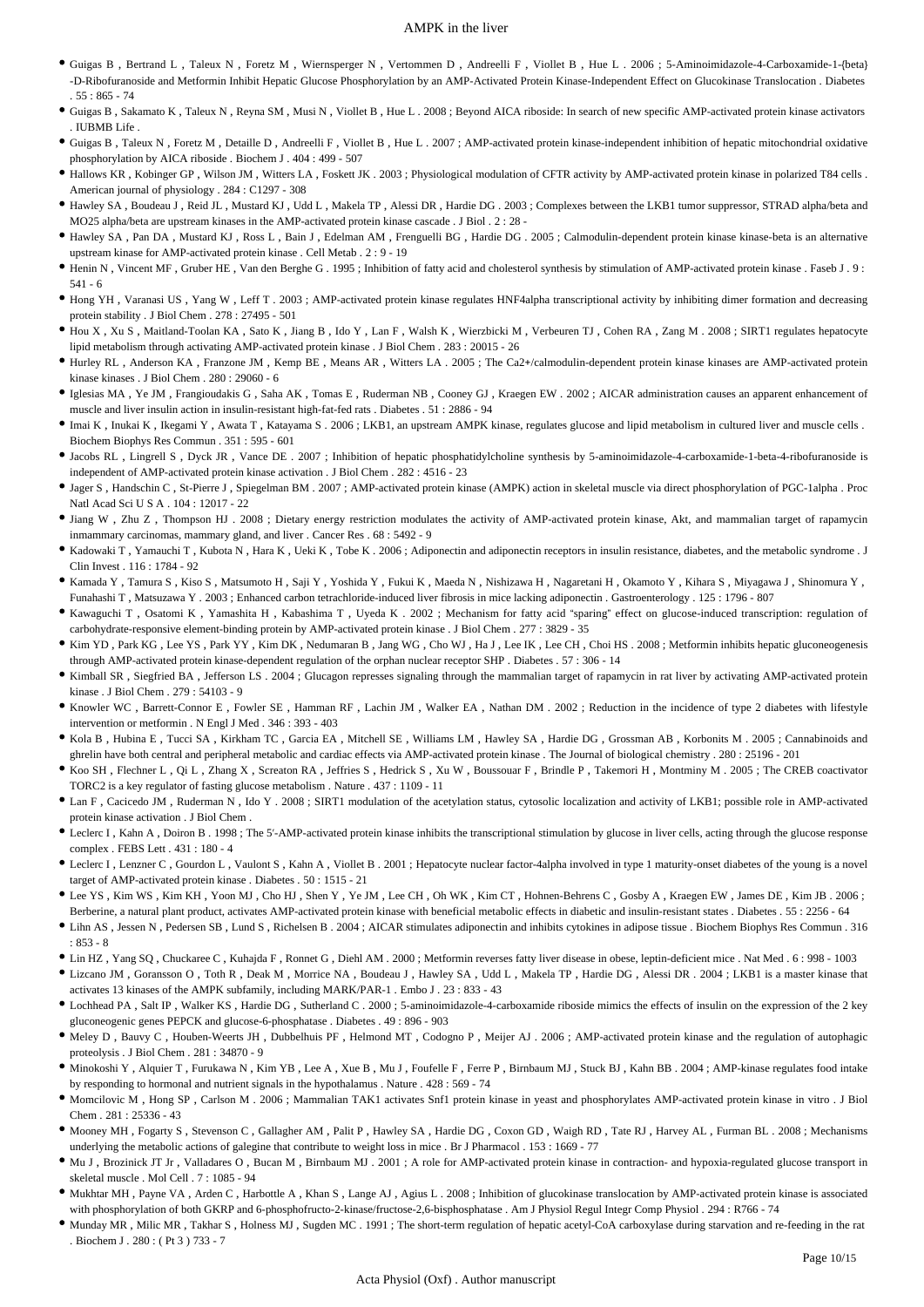- Muoio DM , Seefeld K , Witters LA , Coleman RA . 1999 ; AMP-activated kinase reciprocally regulates triacylglycerol synthesis and fatty acid oxidation in liver and muscle: evidence that sn-glycerol-3-phosphate acyltransferase is a novel target . The Biochemical journal . 338 : ( Pt 3 ) 783 - 91
- Nawrocki AR , Rajala MW , Tomas E , Pajvani UB , Saha AK , Trumbauer ME , Pang Z , Chen AS , Ruderman NB , Chen H , Rossetti L , Scherer PE . 2006 ; Mice lacking adiponectin show decreased hepatic insulin sensitivity and reduced responsiveness to peroxisome proliferator-activated receptor gamma agonists . J Biol Chem . 281 : 2654 - 60
- Owen MR , Doran E , Halestrap AP . 2000 ; Evidence that metformin exerts its anti-diabetic effects through inhibition of complex 1 of the mitochondrial respiratory chain . Biochem J . 348 : (Pt 3 ) 607 - 14
- Park H , Kaushik VK , Constant S , Prentki M , Przybytkowski E , Ruderman NB , Saha AK . 2002 ; Coordinate regulation of malonyl-CoA decarboxylase, sn-glycerol-3-phosphate acyltransferase, and acetyl-CoA carboxylase by AMP-activated protein kinase in rat tissues in response to exercise . J Biol Chem . 277 : 32571 - 7
- Park MW , Ha J , Chung SH . 2008 ; 20(S)-ginsenoside Rg3 enhances glucose-stimulated insulin secretion and activates AMPK . Biol Pharm Bull . 31 : 748 51
- Parker GJ , Koay A , Gilbert-Wilson R , Waddington LJ , Stapleton D . 2007 ; AMP-activated protein kinase does not associate with glycogen alpha-particles from rat liver . Biochem Biophys Res Commun . 362 : 811 - 5
- Pold R , Jensen LS , Jessen N , Buhl ES , Schmitz O , Flyvbjerg A , Fujii N , Goodyear LJ , Gotfredsen CF , Brand CL , Lund S . 2005 ; Long-term AICAR administration and exercise prevents diabetes in ZDF rats . Diabetes . 54 : 928 - 34
- Puljak L , Parameswara V , Dolovcak S , Waldrop SL , Emmett D , Esser V , Fitz JG , Kilic G . 2008 ; Evidence for AMPK-dependent regulation of exocytosis of lipoproteins in a model liver cell line . Exp Cell Res . 314 : 2100 - 9
- Reznick RM , Shulman GI . 2006 ; The role of AMP-activated protein kinase in mitochondrial biogenesis . J Physiol . 574 : 33 9
- Riek U , Scholz R , Konarev P , Rufer A , Suter M , Nazabal A , Ringler P , Chami M , Muller SA , Neumann D , Forstner M , Hennig M , Zenobi R , Engel A , Svergun D , Schlattner U . 2008 ; Structural properties of AMP-activated protein kinase: dimerization, molecular shape, and changes upon ligand binding . J Biol Chem . 283 : 18331 - 43
- Saha AK , Avilucea PR , Ye JM , Assifi MM , Kraegen EW , Ruderman NB . 2004 ; Pioglitazone treatment activates AMP-activated protein kinase in rat liver and adipose tissue in vivo . Biochem Biophys Res Commun . 314 : 580 - 5
- Sakamoto K , Goransson O , Hardie DG , Alessi DR . 2004 ; Activity of LKB1 and AMPK-related kinases in skeletal muscle: effects of contraction, phenformin, and AICAR . Am J Physiol Endocrinol Metab . 287 : E310 - 7
- Salt I , Celler JW , Hawley SA , Prescott A , Woods A , Carling D , Hardie DG . 1998 ; AMP-activated protein kinase: greater AMP dependence, and preferential nuclear localization, of complexes containing the alpha2 isoform . The Biochemical journal . 334 : ( Pt 1 ) 177 - 87
- Sanders MJ , Grondin PO , Hegarty BD , Snowden MA , Carling D . 2007 ; Investigating the mechanism for AMP activation of the AMP-activated protein kinase cascade . The Biochemical journal . 403 : 139 - 48
- Screaton RA , Conkright MD , Katoh Y , Best JL , Canettieri G , Jeffries S , Guzman E , Niessen S , Yates JR 3rd , Takemori H , Okamoto M , Montminy M . 2004 ; The CREB coactivator TORC2 functions as a calcium- and cAMP-sensitive coincidence detector . Cell . 119 : 61 - 74
- Shang J , Chen LL , Xiao FX , Sun H , Ding HC , Xiao H . 2008 ; Resveratrol improves non-alcoholic fatty liver disease by activating AMP-activated protein kinase . Acta Pharmacol Sin . 29 : 698 - 706
- Shaw RJ , Kosmatka M , Bardeesy N , Hurley RL , Witters LA , DePinho RA , Cantley LC . 2004 ; The tumor suppressor LKB1 kinase directly activates AMP-activated kinase and regulates apoptosis in response to energy stress . Proc Natl Acad Sci U S A . 101 : 3329 - 35
- Shaw RJ , Lamia KA , Vasquez D , Koo SH , Bardeesy N , Depinho RA , Montminy M , Cantley LC . 2005 ; The kinase LKB1 mediates glucose homeostasis in liver and therapeutic effects of metformin . Science (New York, NY . 310 : 1642 - 6
- Sim AT , Hardie DG . 1988 ; The low activity of acetyl-CoA carboxylase in basal and glucagon-stimulated hepatocytes is due to phosphorylation by the AMP-activated protein kinase and not cyclic AMP-dependent protein kinase . FEBS Lett . 233 : 294 - 8
- Song XM , Fiedler M , Galuska D , Ryder JW , Fernstrom M , Chibalin AV , Wallberg-Henriksson H , Zierath JR . 2002 ; 5-Aminoimidazole-4-carboxamide ribonucleoside treatment improves glucose homeostasis in insulin-resistant diabetic (ob/ob) mice . Diabetologia . 45 : 56 - 65
- Song Z , Deaciuc I , Zhou Z , Song M , Chen T , Hill D , McClain CJ . 2007 ; Involvement of AMP-activated protein kinase in beneficial effects of betaine on high-sucrose diet-induced hepatic steatosis . Am J Physiol Gastrointest Liver Physiol . 293 : G894 - 902
- Stumvoll M , Goldstein BJ , van Haeften TW . 2005 ; Type 2 diabetes: principles of pathogenesis and therapy . Lancet . 365 : 1333 46
- Suter M , Riek U , Tuerk R , Schlattner U , Wallimann T , Neumann D . 2006 ; Dissecting the role of 5'-AMP for allosteric stimulation, activation, and deactivation of AMP-activated protein kinase . J Biol Chem . 281 : 32207 - 16
- Suzuki A , Okamoto S , Lee S , Saito K , Shiuchi T , Minokoshi Y . 2007 ; Leptin stimulates fatty acid oxidation and peroxisome proliferator-activated receptor alpha gene expression in mouse C2C12 myoblasts by changing the subcellular localization of the alpha2 form of AMP-activated protein kinase . Mol Cell Biol . 27 : 4317 - 27
- Takekoshi K , Fukuhara M , Quin Z , Nissato S , Isobe K , Kawakami Y , Ohmori H . 2006 ; Long-term exercise stimulates adenosine monophosphate-activated protein kinase activity and subunit expression in rat visceral adipose tissue and liver . Metabolism . 55 : 1122 - 8
- Tan MJ , Ye JM , Turner N , Hohnen-Behrens C , Ke CQ , Tang CP , Chen T , Weiss HC , Gesing ER , Rowland A , James DE , Ye Y . 2008 ; Antidiabetic activities of triterpenoids isolated from bitter melon associated with activation of the AMPK pathway . Chem Biol . 15 : 263 - 73
- Targher G , Bertolini L , Rodella S , Zoppini G , Scala L , Zenari L , Falezza G . 2006 ; Associations between plasma adiponectin concentrations and liver histology in patients with nonalcoholic fatty liver disease . Clin Endocrinol  $(Oxf)$  64 : 679 - 83
- To K , Yamaza H , Komatsu T , Hayashida T , Hayashi H , Toyama H , Chiba T , Higami Y , Shimokawa I . 2007 ; Down-regulation of AMP-activated protein kinase by calorie restriction in rat liver . Exp Gerontol . 42 : 1063 - 71
- Tomita K , Tamiya G , Ando S , Kitamura N , Koizumi H , Kato S , Horie Y , Kaneko T , Azuma T , Nagata H , Ishii H , Hibi T . 2005 ; AICAR, an AMPK activator, has protective effects on alcohol-induced fatty liver in rats . Alcohol Clin Exp Res . 29 : 240S - 5S
- Towler MC , Hardie DG . 2007 ; AMP-activated protein kinase in metabolic control and insulin signaling . Circ Res . 100 : 328 41
- Velasco G , Geelen MJ , Guzman M . 1997 ; Control of hepatic fatty acid oxidation by 5′-AMP-activated protein kinase involves a malonyl-CoA-dependent and a malonyl-CoA-independent mechanism . Arch Biochem Biophys . 337 : 169 - 75
- Viana AY , Sakoda H , Anai M , Fujishiro M , Ono H , Kushiyama A , Fukushima Y , Sato Y , Oshida Y , Uchijima Y , Kurihara H , Asano T . 2006 ; Role of hepatic AMPK activation in glucose metabolism and dexamethasone-induced regulation of AMPK expression . Diabetes Res Clin Pract . 73 : 135 - 42
- Vincent MF , Bontemps F , Van den Berghe G . 1992 ; Inhibition of glycolysis by 5-amino-4-imidazolecarboxamide riboside in isolated rat hepatocytes . Biochem J . 281 : ( Pt 1 ) 267 - 72
- Vincent MF , Marangos PJ , Gruber HE , Van den Berghe G . 1991 ; Inhibition by AICA riboside of gluconeogenesis in isolated rat hepatocytes . Diabetes . 40 : 1259 66
- Vincent O , Townley R , Kuchin S , Carlson M . 2001 ; Subcellular localization of the Snf1 kinase is regulated by specific beta subunits and a novel glucose signaling mechanism . Genes Dev . 15 : 1104 - 14
- Viollet B , Andreelli F , Jorgensen SB , Perrin C , Geloen A , Flamez D , Mu J , Lenzner C , Baud O , Bennoun M , Gomas E , Nicolas G , Wojtaszewski JF , Kahn A , Carling D , Schuit FC . 2003 ; The AMP-activated protein kinase alpha2 catalytic subunit controls whole-body insulin sensitivity . J Clin Invest . 111 : 91 - 8
- Viollet B , Foretz M , Guigas B , Horman S , Dentin R , Bertrand L , Hue L , Andreelli F . 2006 ; Activation of AMP-activated protein kinase in the liver: a new strategy for the management of metabolic hepatic disorders . The Journal of physiology . 574 : 41 - 53
- Winder WW , Hardie DG . 1999 ; AMP-activated protein kinase, a metabolic master switch: possible roles in type 2 diabetes . Am J Physiol . 277 : E1 10
- Witters LA , Gao G , Kemp BE , Quistorff B . 1994 ; Hepatic 5′-AMP-activated protein kinase: zonal distribution and relationship to acetyl-CoA carboxylase activity in varying nutritional states . Arch Biochem Biophys . 308 : 413 - 9
- Witters LA , Kemp BE . 1992 ; Insulin activation of acetyl-CoA carboxylase accompanied by inhibition of the 5′-AMP-activated protein kinase . J Biol Chem . 267 : 2864 7
- Woods A , Azzout-Marniche D , Foretz M , Stein SC , Lemarchand P , Ferre P , Foufelle F , Carling D . 2000 ; Characterization of the role of AMP-activated protein kinase in the regulation of glucose-activated gene expression using constitutively active and dominant negative forms of the kinase . Mol Cell Biol . 20 : 6704 - 11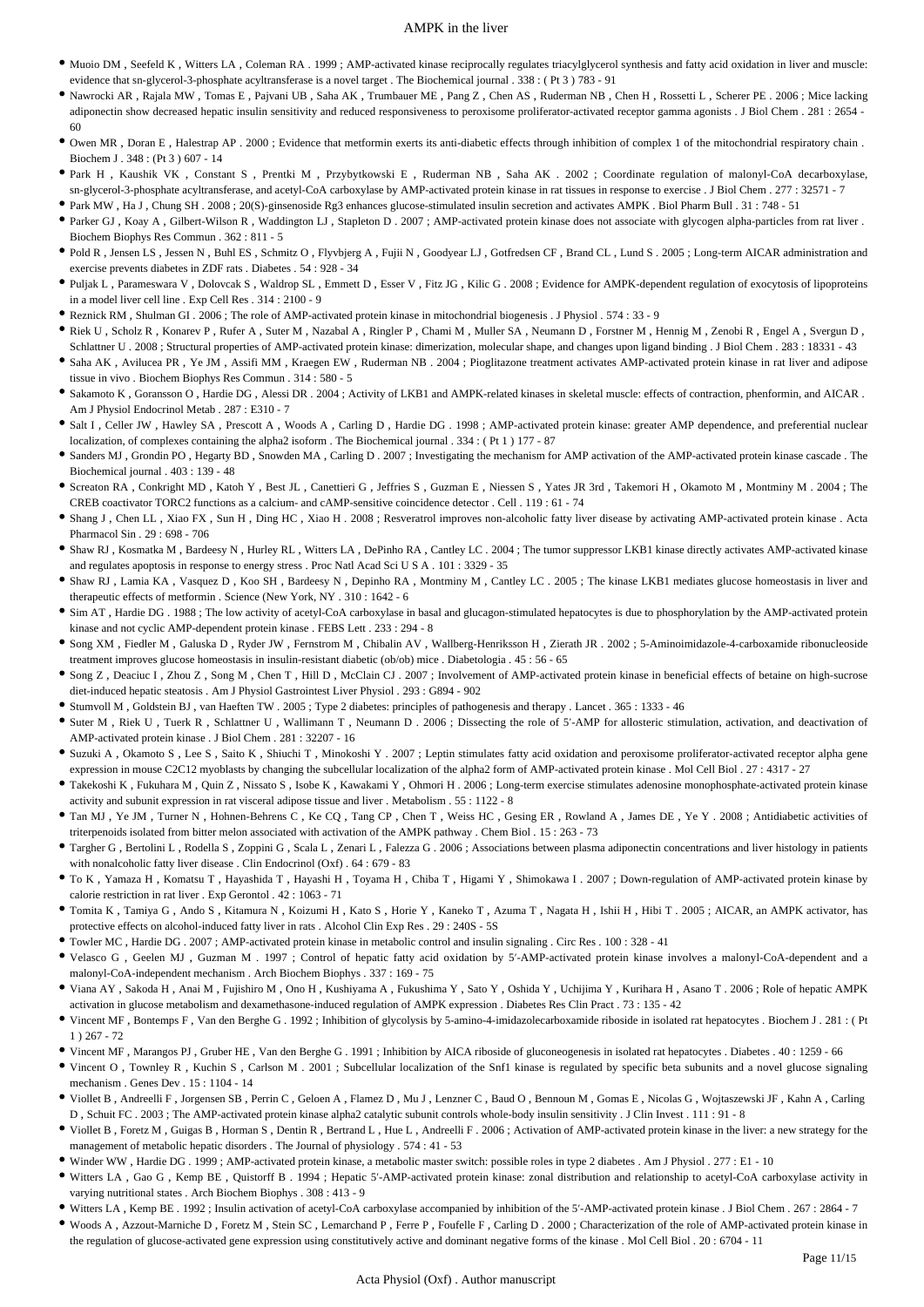- Woods A , Dickerson K , Heath R , Hong SP , Momcilovic M , Johnstone SR , Carlson M , Carling D . 2005 ; Cα2+/calmodulin-dependent protein kinase kinase-beta acts upstream of AMP-activated protein kinase in mammalian cells . Cell Metab . 2 : 21 - 33
- Woods A , Johnstone SR , Dickerson K , Leiper FC , Fryer LG , Neumann D , Schlattner U , Wallimann T , Carlson M , Carling D . 2003 ; LKB1 is the upstream kinase in the AMP-activated protein kinase cascade . Curr Biol . 13 : 2004 - 8
- Xiao B , Heath R , Saiu P , Leiper FC , Leone P , Jing C , Walker PA , Haire L , Eccleston JF , Davis CT , Martin SR , Carling D , Gamblin SJ . 2007 ; Structural basis for AMP binding to mammalian AMP-activated protein kinase . Nature . 449 : 496 - 500
- Xie M , Zhang D , Dyck JR , Li Y , Zhang H , Morishima M , Mann DL , Taffet GE , Baldini A , Khoury DS , Schneider MD . 2006 ; A pivotal role for endogenous TGF-beta-activated kinase-1 in the LKB1/AMP-activated protein kinase energy-sensor pathway . Proceedings of the National Academy of Sciences of the United States of America . 103 : 17378 - 83
- Xu A , Wang Y , Keshaw H , Xu LY , Lam KS , Cooper GJ . 2003 ; The fat-derived hormone adiponectin alleviates alcoholic and nonalcoholic fatty liver diseases in mice . J Clin Invest . 112 : 91 - 100
- Yamauchi T , Kamon J , Minokoshi Y , Ito Y , Waki H , Uchida S , Yamashita S , Noda M , Kita S , Ueki K , Eto K , Akanuma Y , Froguel P , Foufelle F , Ferre P , Carling D . 2002 ; Adiponectin stimulates glucose utilization and fatty-acid oxidation by activating AMP-activated protein kinase . Nat Med . 8 : 1288 - 95
- Yamauchi T , Kamon J , Waki H , Imai Y , Shimozawa N , Hioki K , Uchida S , Ito Y , Takakuwa K , Matsui J , Takata M , Eto K , Terauchi Y , Komeda K , Tsunoda M , Murakami K . 2003 ; Globular adiponectin protected ob/ob mice from diabetes and ApoE-deficient mice from atherosclerosis . J Biol Chem . 278 : 2461 - 8
- Yamauchi T , Kamon J , Waki H , Terauchi Y , Kubota N , Hara K , Mori Y , Ide T , Murakami K , Tsuboyama-Kasaoka N , Ezaki O , Akanuma Y , Gavrilova O , Vinson C , Reitman ML, Kagechika H. 2001; The fat-derived hormone adiponectin reverses insulin resistance associated with both lipoatrophy and obesity . Nat Med . 7: 941 - 6
- Yamauchi T , Nio Y , Maki T , Kobayashi M , Takazawa T , Iwabu M , Okada-Iwabu M , Kawamoto S , Kubota N , Kubota T , Ito Y , Kamon J , Tsuchida A , Kumagai K , Kozono H , Hada Y . 2007 ; Targeted disruption of AdipoR1 and AdipoR2 causes abrogation of adiponectin binding and metabolic actions . Nature medicine . 13 : 332 - 9
- Yang J , Maika S , Craddock L , King JA , Liu ZM . 2008 ; Chronic activation of AMP-activated protein kinase-alpha1 in liver leads to decreased adiposity in mice . Biochem Biophys Res Commun . 370 : 248 - 53
- You M , Matsumoto M , Pacold CM , Cho WK , Crabb DW . 2004 ; The role of AMP-activated protein kinase in the action of ethanol in the liver . Gastroenterology . 127 : 1798 - 808
- Zang M , Xu S , Maitland-Toolan KA , Zuccollo A , Hou X , Jiang B , Wierzbicki M , Verbeuren TJ , Cohen RA . 2006 ; Polyphenols stimulate AMP-activated protein kinase, lower lipids, and inhibit accelerated atherosclerosis in diabetic LDL receptor-deficient mice . Diabetes . 55 : 2180 - 91
- \* Zang M, Zuccollo A, Hou X, Nagata D, Walsh K, Herscovitz H, Brecher P, Ruderman NB, Cohen RA . 2004; AMP-activated protein kinase is required for the lipid-lowering effect of metformin in insulin-resistant human HepG2 cells . J Biol Chem . 279 : 47898 - 905
- Zhang F , Sun C , Wu J , He C , Ge X , Huang W , Zou Y , Chen X , Qi W , Zhai Q . 2008 ; Combretastatin A-4 activates AMP-activated protein kinase and improves glucose metabolism in db/db mice . Pharmacol Res . 57 : 318 - 23
- Zhou G , Myers R , Li Y , Chen Y , Shen X , Fenyk-Melody J , Wu M , Ventre J , Doebber T , Fujii N , Musi N , Hirshman MF , Goodyear LJ , Moller DE . 2001 ; Role of AMP-activated protein kinase in mechanism of metformin action . J Clin Invest . 108 : 1167 - 74

#### **Figure 1**

Alterations in mitochondrial biogenesis in hepatocytes from AMPK $\alpha$ 1 $\alpha$ <sub>LS</sub> −/− mice

**(A)** Hepatocytes from wild-type (black bars) or AMPKα1α2<sub>1 S</sub> −/- mice (open bars) were isolated and AMPKα1 and α2 activities, oxygen consumption rate  $(\mathrm{J} \, \mathrm{O}_2)$ , intracellular ATP concentrations, cytochrome c (Cyt. C) and cytochrome oxidase (COX IV) contents, and citrate synthase activity (CS) were measured. **(B)** In separate experiments, RNA was extracted from freeze-clamped livers of wild-type (black bars) and AMPK $\alpha$ 1 $\alpha$ <sub>1,S</sub> -/ – (open bars) mice starved for 24h and quantitative real-time PCR was performed on cDNA. The mRNA contents for the indicated gene were normalized for β-actin and expressed relative to that in wild-type mice. **(C)** The results of all experiments indicating that AMPK is an important regulator of mitochondrial biogenesis in the liver are summarized in a simplified scheme. Deletion of AMPK • subunits in hepatocytes leads to reduced mitochondrial biogenesis as suggested by decreased transcript and protein expression of key mitochondrial constituents such as peroxisome proliferator-activated receptor-γ coactivator-1 α (PGC-1α) and mitochondrial transcription factor A (Tfam) which control the expression of nuclear and mitochondrial genes involved in mitochondrial oxidative phosphorylation (OXPHOS). Accordingly, mitochondrial respiration and basal level of ATP were significantly decreased. These data emphasize the importance of AMPK in the control of adaptive mitochondrial function. \*p<0.05 compared with wild-type mice.

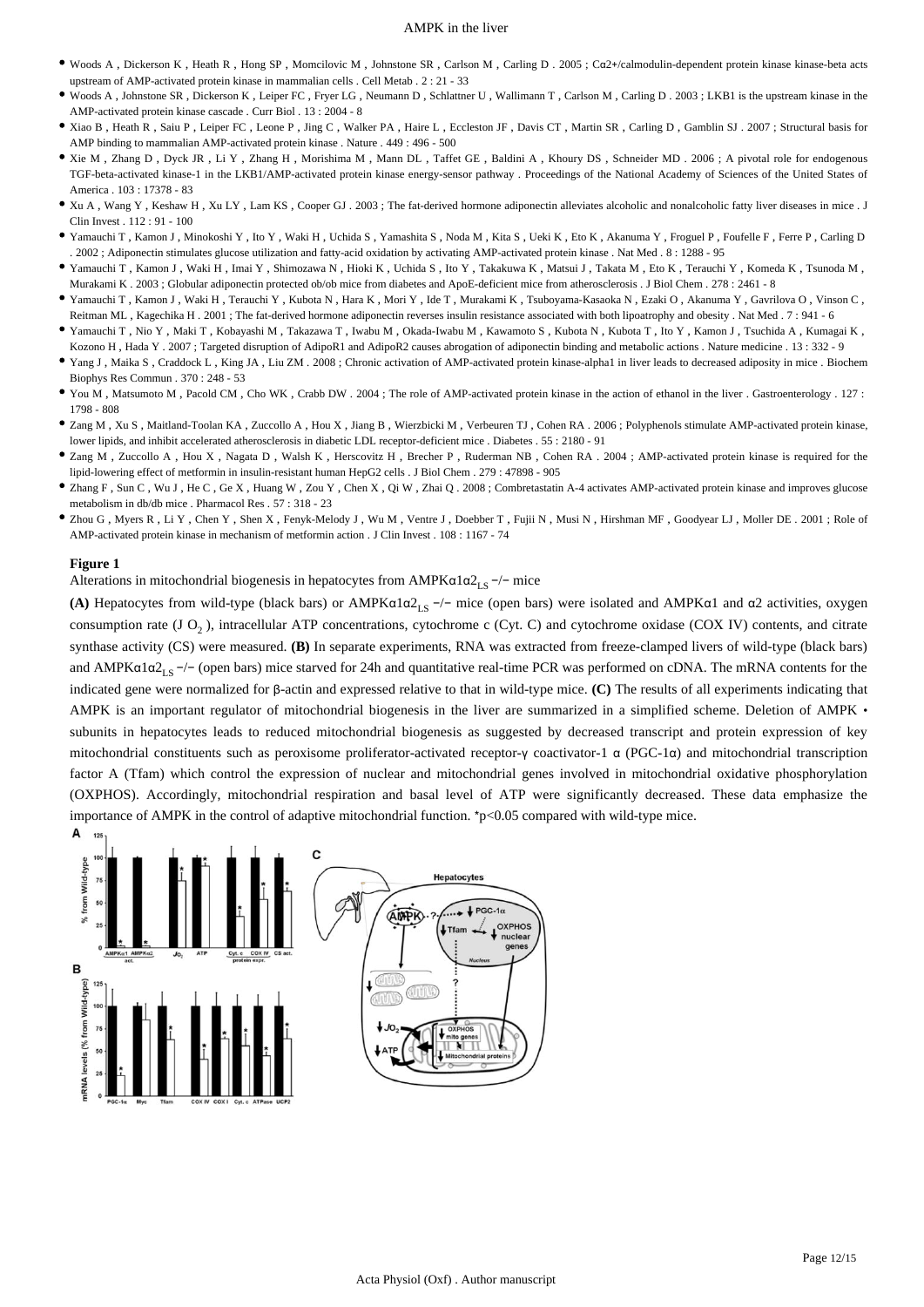## **Figure 2**

The hypoglycemic effect of AICAR is dependent partially on hepatic AMPK

AMPK $\alpha$ 1 $\alpha$ <sub>1.5</sub> -/- mice deleted for both AMPK catalytic subunit in the liver are resistant to hypoglycemic effect of AICAR. AICAR tolerance test was performed on overnight fasted AMPK $\alpha$ 1 $\alpha$ <sub>LS</sub> -/- mice injected intraperitonealy with AICAR at 0.12 g/kg and 0.25 g/kg and tail blood was collected at 0, 20, 40, 60 and 80 min for determination of glucose concentration using a glucometer. \*p<0.005, \*\*p<0.001, \*\*\* p<0.0001 vs control mice by unpaired, two-tailed Student t test.

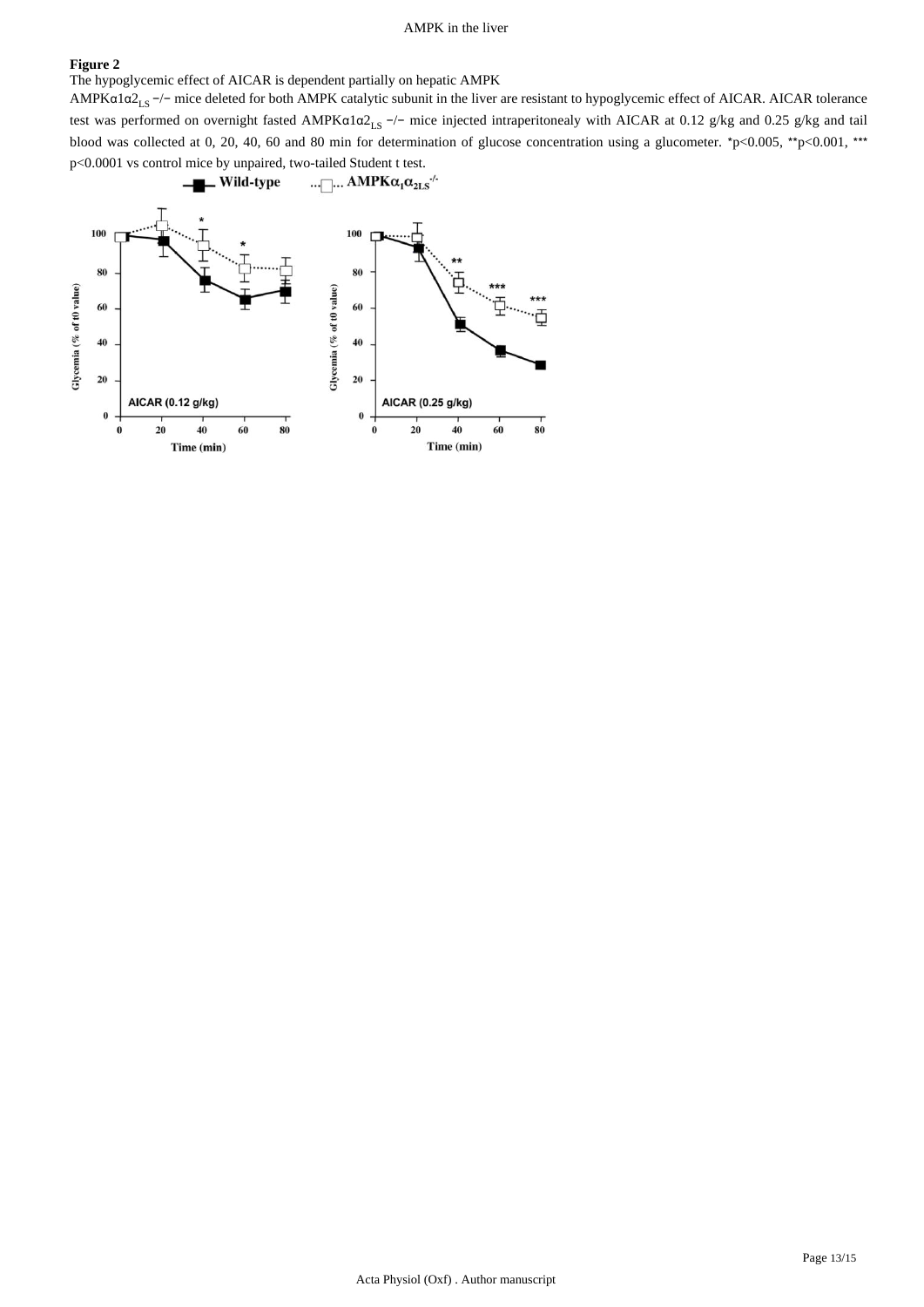### **Figure 3**

AMPK controls gluconeogenic gene expression by promoting TORC2 phosphorylation

**(A)** In response to fasting, glucagon promotes dephosphorylation of TORC2 on Ser171 through the PKA-dependent inhibition of SIK, leading to its nuclear translocation and association with CREB transcription factor, driving the expression of the PGC1α co-activator. Expression of the coactivator PGC-1α drives the transcription of key gluconeogenic enzymes such as PEPCK and G6Pase in association with the transcription factor HNF4a and the forkhead family activator FoxO1. **(B)** Phosphorylation of TORC2 (Ser171) is controlled by insulin through AKT2-dependent activation of SIK2 and by AMPK. Phosphorylated TORC2 is sequestered in the cytoplasm via a phosphorylation-dependent interaction with 14-3-3 proteins and degraded by 26S proteasome to inhibit gluconeogenic program. The antidiabetic drug metformin inhibits gluconeogenic gene expression through the LKB1/AMPK/TORC2 axis. TORC2 represents a central point in the control of hepatic gluconeogenesis that senses both hormone and energy status. AMPK activation also caused upregulation of SHP gene expression and this in turn, inhibits PEPCK and G6Pase gene expression.